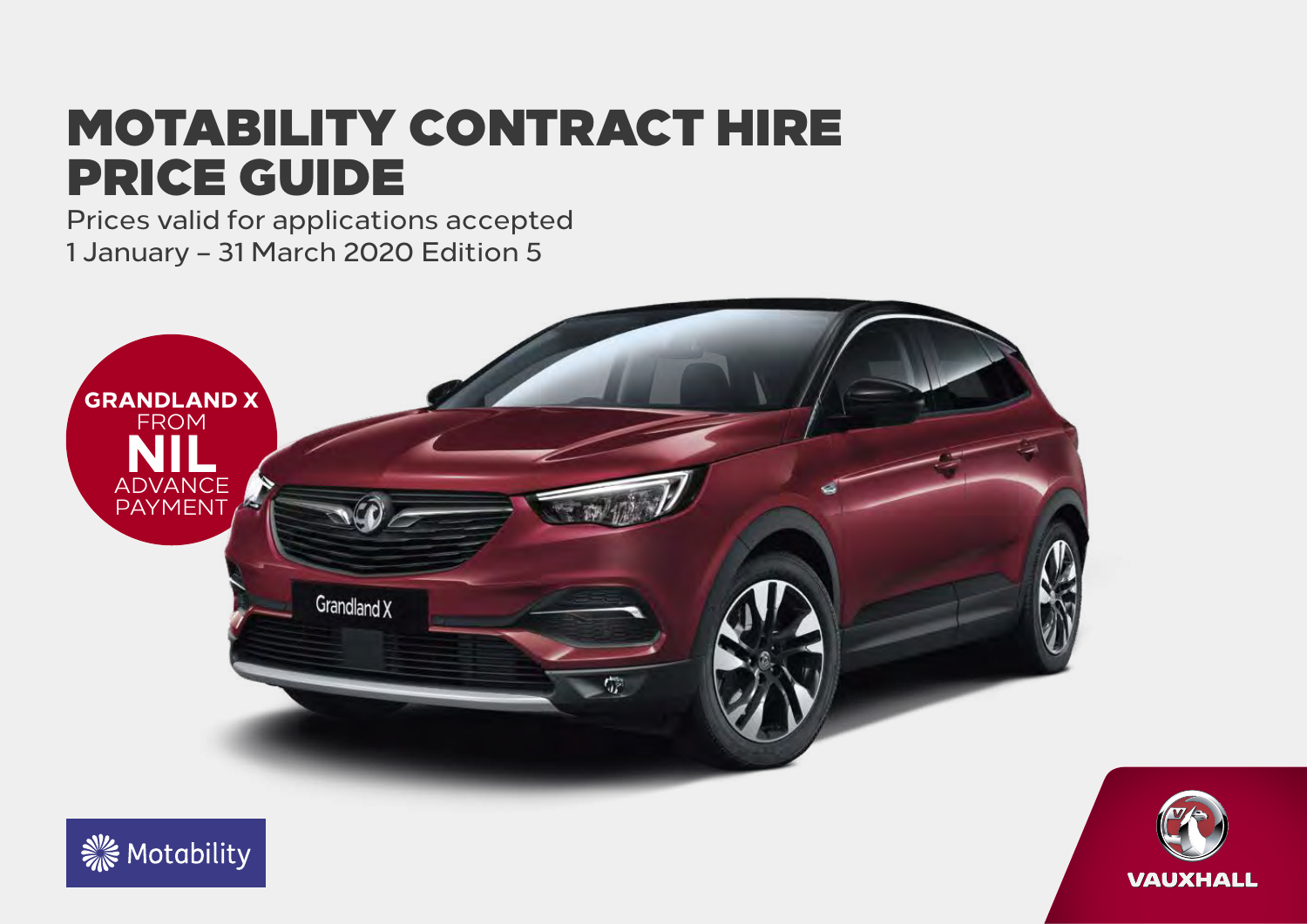### **Contents**

| Best Value Offers - Manual    | З  |
|-------------------------------|----|
| Best Value Offers - Automatic | 4  |
| New Corsa                     | 5  |
| New Corsa-e                   | 7  |
| New Astra Hatchback           | 8  |
| New Astra Sports Tourer       | 11 |
| Insignia Grand Sport          | 12 |
| Crossland X                   | 14 |
| Grandland X                   | 16 |
| New Combo Life                | 18 |

### **Introduction**

Vauxhall's wide range of models already offer outstanding levels of refinement, flexibility and style, while our expanding range of ecoTEC models combines excellent fuel economy with ever-lower emissions.

All of our models offer outstanding value for money too. Grandland X SE models for example are available from NIL Advance Payment.



| <b>DLA</b>                                          | Disability Living Allowance.                                                                                                                                                                                                                                                                                                            |
|-----------------------------------------------------|-----------------------------------------------------------------------------------------------------------------------------------------------------------------------------------------------------------------------------------------------------------------------------------------------------------------------------------------|
| <b>WPMS</b>                                         | War Pensioners' Mobility Supplement.                                                                                                                                                                                                                                                                                                    |
| <b>F/W Rental</b>                                   | This is subject to change on a quarterly basis. T/A (Total Amount) indicates that<br>the current allowance is commuted for the period of the contract and subsequent<br>increases in the allowance are forfeited. Where a monetary value is shown any<br>subsequent increase in the allowance will be paid by the DWP to the recipient. |
| <b>Advance Payment</b><br><b>PIP</b><br><b>AFIP</b> | This is subject to change on a quarterly basis.<br>Personal Independence Payment.<br>Armed Forces Independence Payment.                                                                                                                                                                                                                 |

And now we've got more fantastic deals for you too.

- **Many models available from NIL Advance Payment**
- **Parking sensors on all models free of charge!**
- **Two-coat metallic/pearlescent/premium and brilliant paint on all models – free of charge!\***

So you see, there's never been a better time to get into a new Vauxhall.

As a founder member of the Motability Scheme Vauxhall is a major supplier of vehicles to disabled drivers and their families. Our Motability New Car Contract Hire Scheme lets you drive a brand new Vauxhall in exchange for all or part of the Higher Rate Mobility Component of the Disability Living Allowance, Armed Forces Independent Payment or War Pensioners' Mobility Supplement. If you are an existing Motability customer, the change from the Disability Living Allowance (DLA) to the Personal Independence Payment (PIP) may affect your eligibility. However, the Motability Scheme will continue to lease cars to disabled people who receive the Enhanced Rate of the Mobility Component of PIP, which has the same value as the Higher Rate Mobility Component of DLA. Your nearest Motabilityapproved Vauxhall Retailer will be glad to advise you on the car that's right for you. Payment Glossary

> The facilities offered are for the hire (bailment) of goods. The Motability Contract Hire Scheme is administered by Motability Operations Limited (Registered Company No.1373876), City Gate House, 22 Southwark Bridge Road, London, SE1 9HB. Offers valid from 1 January – 31 March 2020. To qualify you must be in receipt of the Higher Rate Mobility Component of the Disability Living Allowance, the Enhanced Rate Mobility Component of the Personal Independence Payment, the War Pensioners' Mobility Supplement or the Armed Forces Independent Payment, which will be taken in lieu of the four weekly rental. Full written details, including terms and conditions, are available on request. All information correct at time of publication.

### Vauxhall **Motability**

 $2^{\degree}$ 

\* = Tri-coat premium paint is available as an additional extra-cost at full option price.

For more information please contact Vauxhall Motability **FREE** on **0800 731 5267** or email motability.customer@vauxhall.co.uk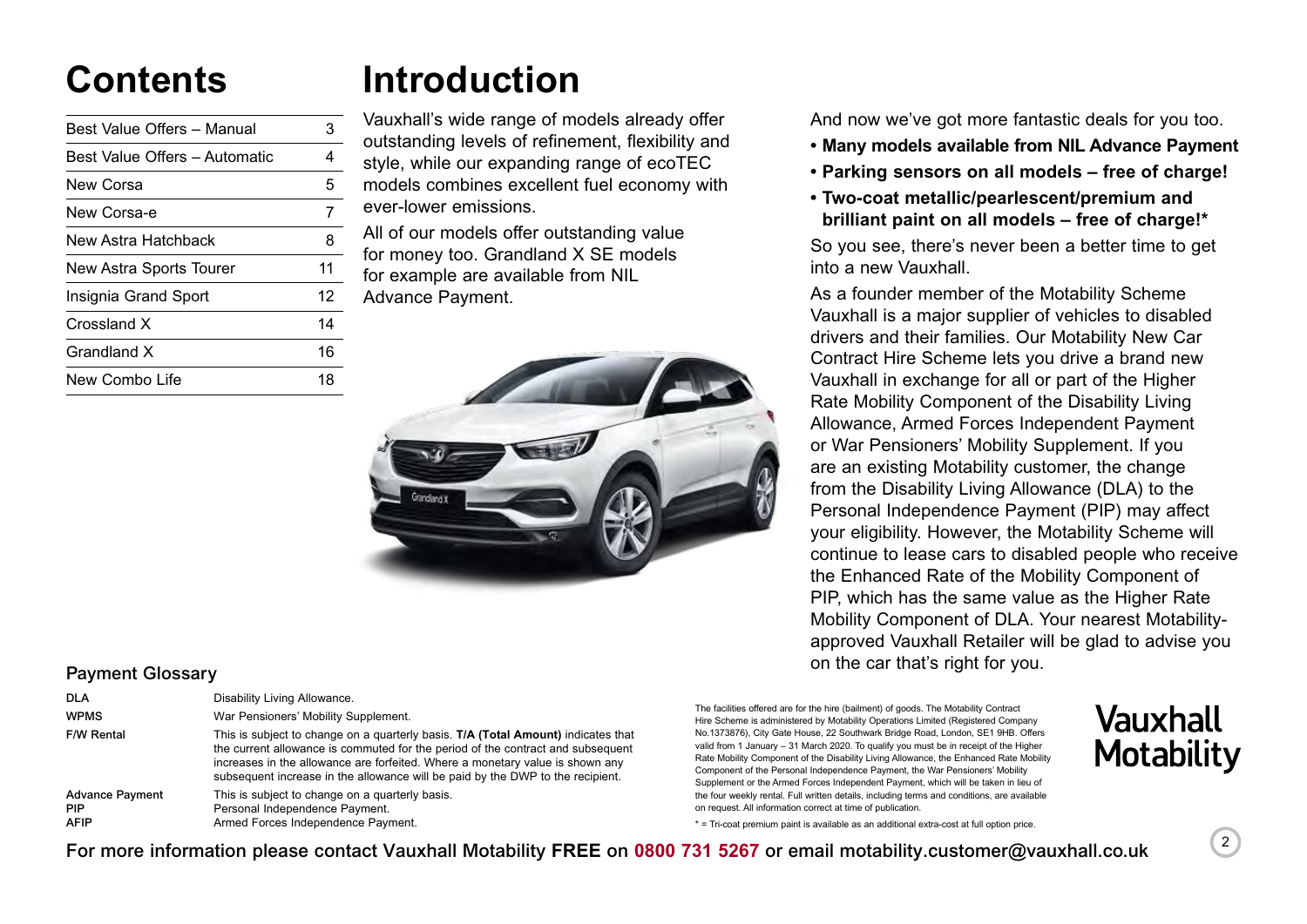### **Best Value Offers – Manual models**

We've picked out some of our key offers for you below.

| Manual models                    |                                                     | <b>Disability Living</b><br><b>Allowance</b><br>(inc. PIP and AFIP)<br>Advance<br>Payment | F/W<br>Rental | Manual models       |                                                                                                                                                                                                                                                                                  | <b>Disability Living</b><br><b>Allowance</b><br>(inc. PIP and AFIP)<br>Advance<br>Payment | F/W<br>Rental |
|----------------------------------|-----------------------------------------------------|-------------------------------------------------------------------------------------------|---------------|---------------------|----------------------------------------------------------------------------------------------------------------------------------------------------------------------------------------------------------------------------------------------------------------------------------|-------------------------------------------------------------------------------------------|---------------|
| New Corsa                        | SE Nav Premium 1.2 (100PS) Turbo                    | £0.00                                                                                     | T/A           | <b>Grandland X</b>  | SE 1.2 (130PS) Turbo S/S                                                                                                                                                                                                                                                         | £0.00                                                                                     | T/A           |
|                                  | Elite Nav Premium 1.2 (100PS) Turbo                 | £99.00                                                                                    | T/A           |                     | SE 1.5 (130PS) Turbo D S/S                                                                                                                                                                                                                                                       | £99.00                                                                                    | T/A           |
| New Astra                        | SRi VX Line Nav 1.2 (145PS)                         | £199.00                                                                                   | T/A           | Combo Life          | Energy 5-seater 1.5 (130PS) Turbo D S/S                                                                                                                                                                                                                                          | £0.00                                                                                     | T/A           |
| <b>Hatchback</b>                 | Elite Nav 1.2 (145PS)                               | £299.00                                                                                   | T/A           |                     | Energy 7-seater 1.5 (100PS) Turbo D S/S                                                                                                                                                                                                                                          | £99.00                                                                                    | T/A           |
| New Astra<br><b>Sport Tourer</b> | Business Edition Nav 1.2 (130PS)                    | £199.00                                                                                   | T/A           | $S/S = Start/Stop.$ | Please note: Vehicles with BlueInjection technology will need regular AdBlue® top-ups also between servicing<br>requirements. An indicator integrated into the on-board computer will warn you when you need to top up.<br>More information under www.vauxhall.co.uk/adblue.html |                                                                                           |               |
| Insignia<br><b>Grand Sport</b>   | SRi VX-Line Nav 1.5 (165PS) Turbo                   | £999.00                                                                                   | T/A           |                     | In accordance with regulations R (EC) No. 715/2007 and R (EC) No. 692/2008 (in the versions respectively applicable).                                                                                                                                                            |                                                                                           |               |
| Crossland X                      | Business Edition Nav 1.5 (102PS) Turbo D S/S ecoTEC | £99.00                                                                                    | T/A           |                     |                                                                                                                                                                                                                                                                                  |                                                                                           |               |
|                                  | Elite 1.2 (83PS)                                    | £0.00                                                                                     | T/A           |                     |                                                                                                                                                                                                                                                                                  |                                                                                           |               |

Motability customers receive parking sensors and metallic/pearlescent/brilliant or premium paint free of charge. Tri-coat premium paint is available as an additional extra-cost at full option price. Visit us online at www.vauxhall.co.uk/motability For more information please contact Vauxhall Motability **FREE** on **0800 731 5267** or email motability.customer@vauxhall.co.uk

**Vauxhall** 

**Motability**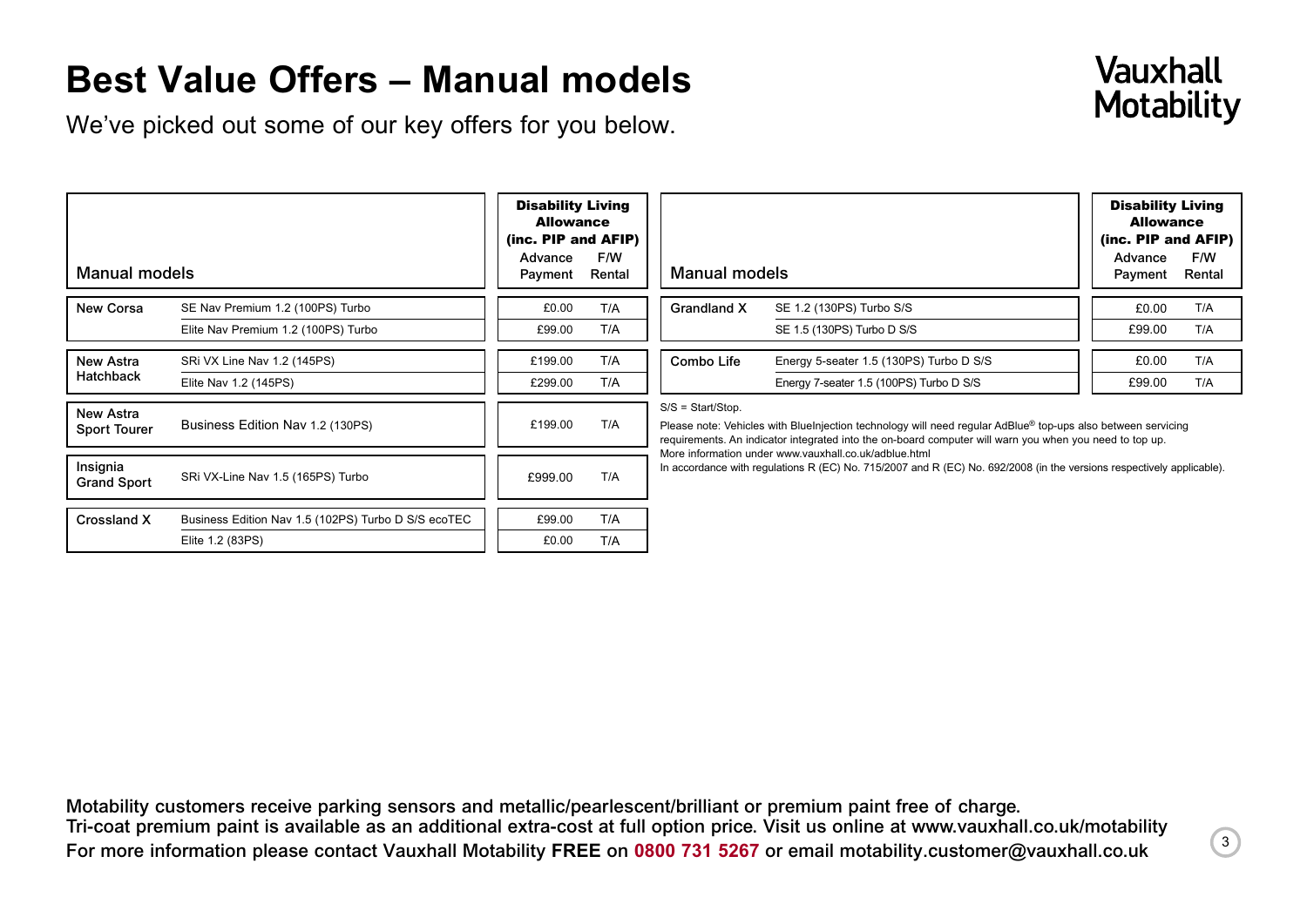### **Best Value Offers – Automatic models**



4

We've picked out some of our key offers for you below.

|                                  | <b>Automatic models</b>                    |          | <b>Disability Living</b><br><b>Allowance</b><br>(inc. PIP and AFIP)<br>F/W<br>Rental | <b>Automatic models</b> | <b>Disability Living</b><br><b>Allowance</b><br>(inc. PIP and AFIP)<br>Advance<br>Payment                                                                                                                                                                                        | F/W<br>Rental |     |  |  |  |  |  |  |
|----------------------------------|--------------------------------------------|----------|--------------------------------------------------------------------------------------|-------------------------|----------------------------------------------------------------------------------------------------------------------------------------------------------------------------------------------------------------------------------------------------------------------------------|---------------|-----|--|--|--|--|--|--|
|                                  |                                            | Payment  |                                                                                      |                         |                                                                                                                                                                                                                                                                                  |               |     |  |  |  |  |  |  |
| <b>New Corsa</b>                 | SE Nav Premium 1.2 (100PS) Turbo           | £0.00    | T/A                                                                                  | <b>Grandland X</b>      | SE 1.2 (130PS) Turbo S/S                                                                                                                                                                                                                                                         | £299.00       | T/A |  |  |  |  |  |  |
|                                  | Ultimate Nav 1.2 (100PS) Turbo             | £99.00   | T/A                                                                                  |                         | SE 1.5 (130PS) Turbo D S/S                                                                                                                                                                                                                                                       | £899.00       | T/A |  |  |  |  |  |  |
| <b>New Corsa-e</b>               | SE Nav - 7.4kW Electric Propulsion (136PS) | £1799.00 | T/A                                                                                  | Combo Life              | Energy 5-seater 1.2 (130PS) Turbo S/S                                                                                                                                                                                                                                            | £299.00       | T/A |  |  |  |  |  |  |
| New Astra                        | SRi VX-Line Nav 1.4 (145PS)                | £2299.00 | T/A                                                                                  |                         | Energy 5-seater 1.5 (130PS) Turbo D S/S                                                                                                                                                                                                                                          | £499.00       | T/A |  |  |  |  |  |  |
| Hatchback                        | Elite Nav 1.4 (145PS)                      | £2599.00 | T/A                                                                                  |                         | Energy 7-seater 1.2 (130PS) Turbo S/S                                                                                                                                                                                                                                            | £349.00       | T/A |  |  |  |  |  |  |
| New Astra<br><b>Sport Tourer</b> | SRi Nav 1.4 (145PS)                        | £2249.00 | T/A                                                                                  | $S/S = Start/Stop.$     | Please note: Vehicles with BlueInjection technology will need regular AdBlue® top-ups also between servicing<br>requirements. An indicator integrated into the on-board computer will warn you when you need to top up.<br>More information under www.vauxhall.co.uk/adblue.html |               |     |  |  |  |  |  |  |
| Insignia                         | SRi VX-Line Nav 1.5 (165PS) Turbo          | £1499.00 | T/A                                                                                  |                         | In accordance with regulations R (EC) No. 715/2007 and R (EC) No. 692/2008 (in the versions respectively applicable).                                                                                                                                                            |               |     |  |  |  |  |  |  |
| <b>Grand Sport</b>               | SRi VX-Line Nav 1.6 (136PS) Turbo D        | £2349.00 | T/A                                                                                  |                         |                                                                                                                                                                                                                                                                                  |               |     |  |  |  |  |  |  |
| <b>Crossland X</b>               | Elite 1.2 (130PS) Turbo S/S                | £0.00    | T/A                                                                                  |                         |                                                                                                                                                                                                                                                                                  |               |     |  |  |  |  |  |  |
|                                  | Elite Nav 1.2 (130PS) Turbo S/S            | £49.00   | T/A                                                                                  |                         |                                                                                                                                                                                                                                                                                  |               |     |  |  |  |  |  |  |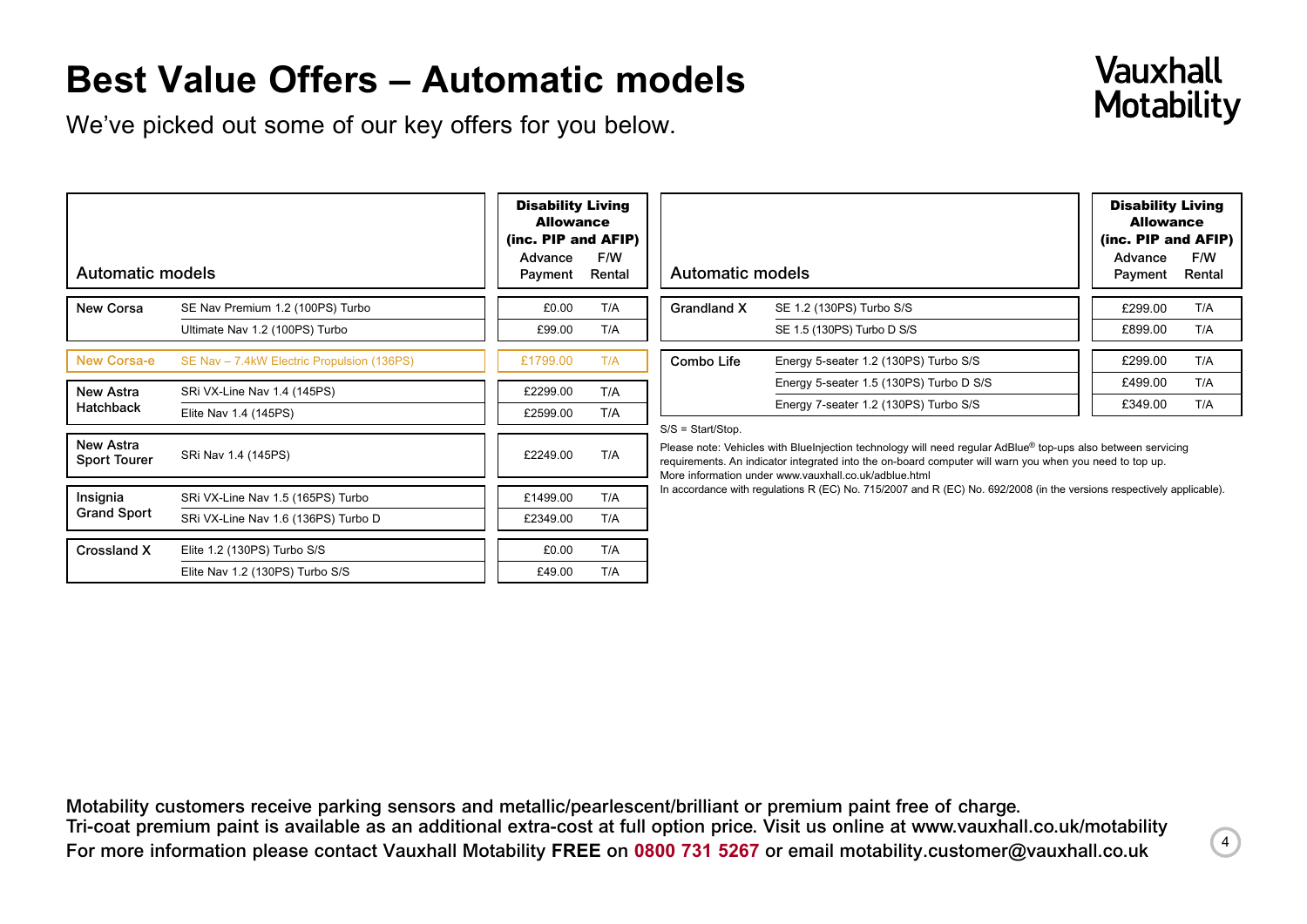# **New Corsa 5-door hatchback**

### Manual models available from NIL Advance Payment

### **High spec, great value**

#### SE Nav Premium 1.2 (100PS) Turbo

- Multimedia Navi system with 7-inch colour touchscreen
- Electrically heated front seats and heated steering wheel



 $\sqrt{5}$ 

|                          |                      |               |                    |                    | <b>Disability Living Allowance</b><br>(inc. PIP and AFIP) |                    | <b>War Pensioner's Mobility</b><br><b>Supplement</b> | <b>Fuel economy mpg</b> |                  | CO <sub>2</sub>     |
|--------------------------|----------------------|---------------|--------------------|--------------------|-----------------------------------------------------------|--------------------|------------------------------------------------------|-------------------------|------------------|---------------------|
| <b>Models</b>            |                      | Fuel<br>Type  | <b>VTN</b><br>Code | Advance<br>Payment | F/W<br>Rental                                             | Advance<br>Payment | F/W<br>Rental                                        | Combined<br>Low         | Combined<br>High | emissions<br>(g/km) |
| Manual                   |                      |               |                    |                    |                                                           |                    |                                                      |                         |                  |                     |
| <b>SE Premium</b>        | 1.2 (75PS)           | Petrol        | 687765             | £0.00              | T/A                                                       | £0.00              | £63.10                                               | 47.9                    | 53.3             | 93                  |
|                          | 1.2 (100PS)          | Petrol        | 687764             | £0.00              | T/A                                                       | £0.00              | £63.10                                               | 47.9                    | 52.3             | 96                  |
|                          | 1.5D (102PS)         | Diesel        | 687762             | £249.00            | T/A                                                       | £0.00              | £64.75                                               | 62.8                    | 70.6             | 85                  |
| <b>SE Nav Premium</b>    | 1.2 (75PS)           | Petrol        | 687761             | £0.00              | T/A                                                       | £0.00              | £63.10                                               | 47.9                    | 53.3             | 93                  |
|                          | 1.2 (100PS)          | Petrol        | 687760             | £0.00              | T/A                                                       | £0.00              | £63.10                                               | 47.9                    | 52.3             | 96                  |
|                          | 1.5D (102PS) Turbo D | Diesel        | 687758             | £249.00            | T/A                                                       | £0.00              | £64.75                                               | 62.8                    | 70.6             | 85                  |
| SRi                      | 1.2 (100PS)          | Petrol        | 687757             | £0.00              | T/A                                                       | £0.00              | £63.10                                               | 47.9                    | 52.3             | 96                  |
|                          | 1.5D (102PS)         | <b>Diesel</b> | 685553             | £199.00            | T/A                                                       | £0.00              | £64.40                                               | 62.8                    | 70.6             | 85                  |
| SRi Nav                  | 1.2 (100PS)          | Petrol        | 687756             | £49.00             | T/A                                                       | £0.00              | £63.43                                               | 47.9                    | 52.3             | 96                  |
| <b>SRi Premium</b>       | 1.2 (100PS)          | Petrol        | 687755             | £0.00              | T/A                                                       | £0.00              | £63.10                                               | 47.9                    | 52.3             | 96                  |
|                          | 1.5D (102PS)         | Diesel        | 685551             | £249.00            | T/A                                                       | £0.00              | £64.73                                               | 62.8                    | 70.6             | 85                  |
| <b>SRi Nav Premium</b>   | 1.2 (100PS)          | Petrol        | 687754             | £49.00             | T/A                                                       | £0.00              | £63.43                                               | 47.9                    | 52.3             | 96                  |
|                          | 1.5D (102PS)         | Diesel        | 685550             | £299.00            | T/A                                                       | £0.00              | £65.07                                               | 62.8                    | 70.6             | 85                  |
| Elite Nav                | 1.2 (100PS)          | Petrol        | 687753             | £99.00             | T/A                                                       | £0.00              | £63.76                                               | 47.9                    | 52.3             | 96                  |
|                          | 1.5D (102PS) Turbo D | Diesel        | 687751             | £249.00            | T/A                                                       | £0.00              | £64.75                                               | 62.8                    | 70.6             | 85                  |
| <b>Elite Nav Premium</b> | 1.2 (100PS)          | Petrol        | 687750             | £99.00             | T/A                                                       | £0.00              | £63.76                                               | 47.9                    | 52.3             | 96                  |
|                          | 1.5D (102PS) Turbo D | <b>Diesel</b> | 687748             | £349.00            | T/A                                                       | £0.00              | £65.41                                               | 62.8                    | 70.6             | 85                  |

Nav models feature satellite navigation with colour monitor.

Fuel consumption figures are determined according to the WLTP test cycle. CO<sub>2</sub> emissions figures are determined according to the WLTP test cycle however, a Government formula is then applied to translate these figures bac have been under the outgoing NEDC test cycle, which WLTP replaces. The correct tax treatment is then applied. Figures are intended for comparability purposes only. The fuel consumption you achieve under real life driving c produced will depend upon a number of factors, including the accessories fitted after registration, variations in driving styles, weather conditions and vehicle load. Only compare fuel consumption and CO<sub>2</sub> with other vehi technical procedures. For more information contact your local Vauxhall Retailer.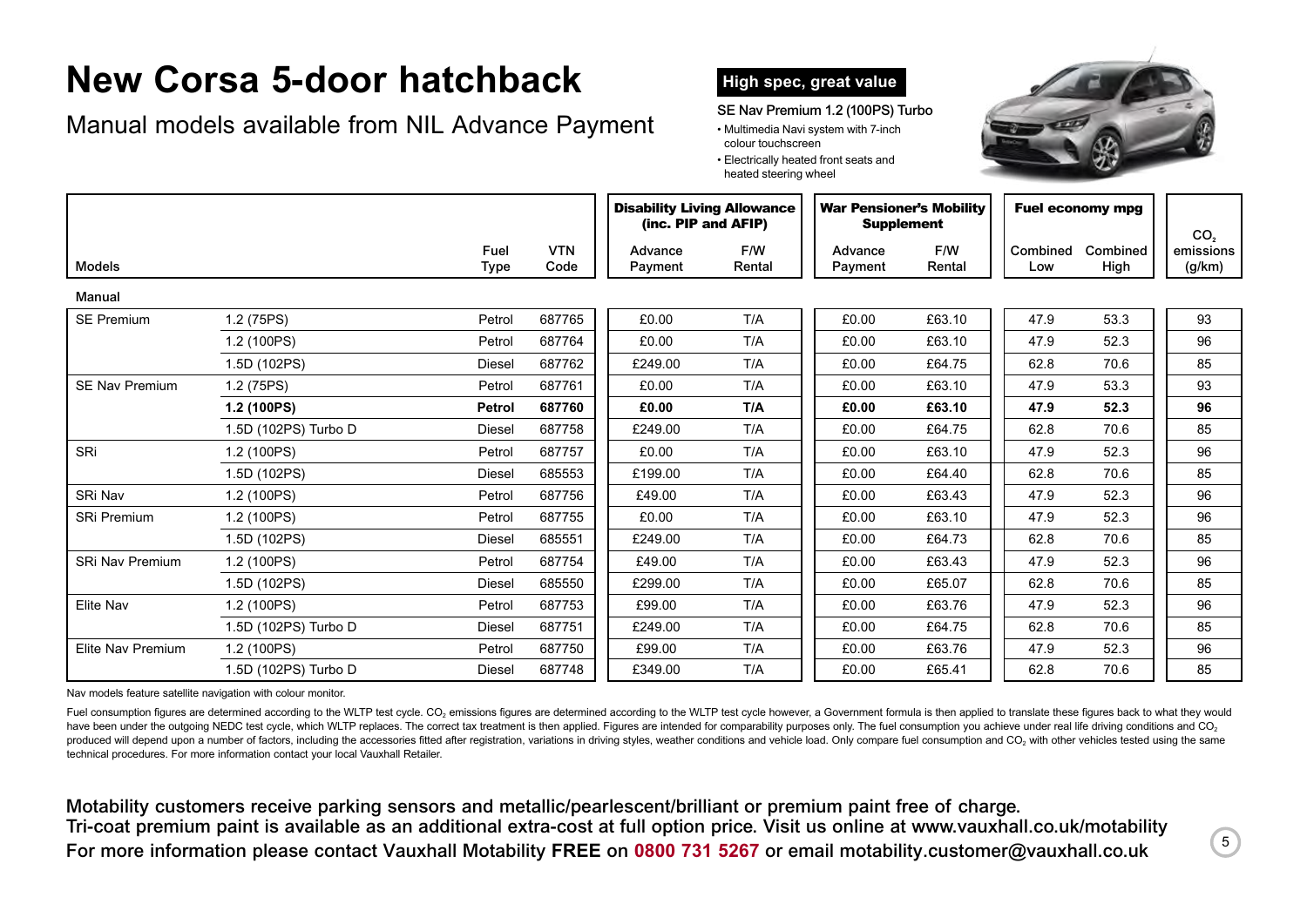### **New Corsa 5-door hatchback**

### Automatic models available from NIL Advance Payment

### **High spec, great value**

#### Ultimate Nav 1.2 (100PS) Turbo

- Multimedia Navi 10-inch colour touchscreen • Leather seat trim
- Panoramic rear-view camera



 $6<sup>1</sup>$ 

|                       |             |              |             | <b>Disability Living Allowance</b><br>(inc. PIP and AFIP) |               | <b>Supplement</b>  | <b>War Pensioner's Mobility</b> | <b>Fuel economy mpg</b> | CO <sub>2</sub>  |                     |
|-----------------------|-------------|--------------|-------------|-----------------------------------------------------------|---------------|--------------------|---------------------------------|-------------------------|------------------|---------------------|
| Models                |             | Fuel<br>Type | VTN<br>Code | Advance<br>Payment                                        | F/W<br>Rental | Advance<br>Payment | F/W<br>Rental                   | Combined<br>Low         | Combined<br>High | emissions<br>(g/km) |
| Automatic             |             |              |             |                                                           |               |                    |                                 |                         |                  |                     |
| <b>SE Premium</b>     | I.2 (100PS) | Petrol       | 687763      | £0.00                                                     | T/A           | £0.00              | £63.10                          | 45.6                    | 48.7             | 99                  |
| <b>SE Nav Premium</b> | 1.2 (100PS) | Petrol       | 687759      | £0.00                                                     | T/A           | £0.00              | £63.10                          | 45.6                    | 48.7             | 99                  |
| Elite Nav             | I.2 (100PS) | Petrol       | 687752      | £99.00                                                    | T/A           | £0.00              | £63.76                          | 45.6                    | 48.7             | 99                  |
| Elite Nav Premium     | 1.2 (100PS) | Petrol       | 687749      | £99.00                                                    | T/A           | £0.00              | £63.76                          | 45.6                    | 48.7             | 99                  |
| Ultimate Nav          | 1.2 (100PS) | Petrol       | 687747      | £99.00                                                    | T/A           | £0.00              | £63.76                          | 45.6                    | 48.7             | 99                  |

Nav models feature satellite navigation with colour monitor.

Fuel consumption figures are determined according to the WLTP test cycle. CO<sub>2</sub> emissions figures are determined according to the WLTP test cycle however, a Government formula is then applied to translate these figures bac have been under the outgoing NEDC test cycle, which WLTP replaces. The correct tax treatment is then applied. Figures are intended for comparability purposes only. The fuel consumption you achieve under real life driving c produced will depend upon a number of factors, including the accessories fitted after registration, variations in driving styles, weather conditions and vehicle load. Only compare fuel consumption and CO<sub>2</sub> with other vehi technical procedures. For more information contact your local Vauxhall Retailer.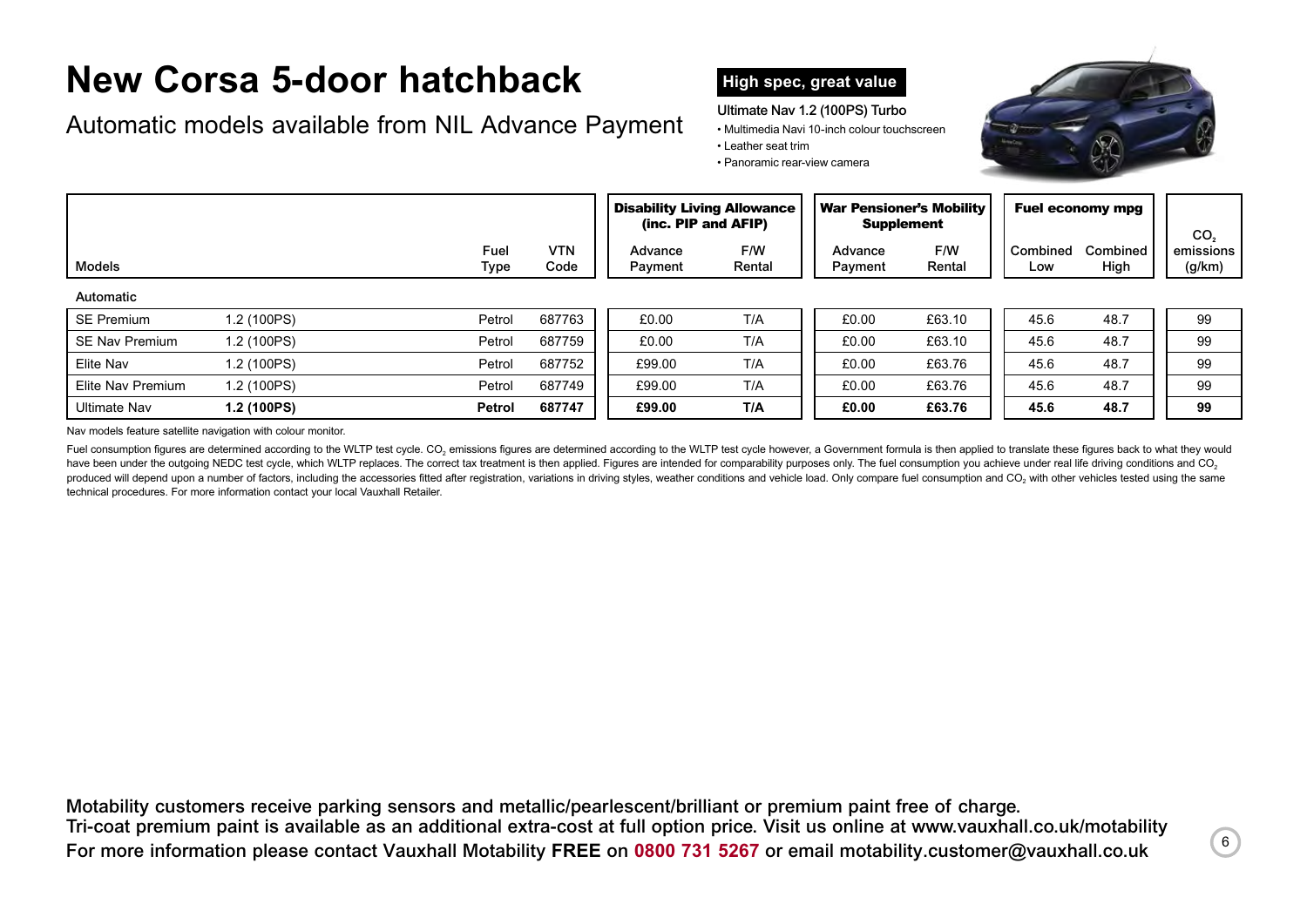### **New Corsa-e 5-door hatchback**

### Electric models available from £1799 Advance Payment

#### **High spec, great value**

#### SE Nav Electric Propulsion (136PS)

- Multimedia Navi system with 7-inch colour touchscreen
- Electrically heated front seats and heated steering wheel



7

|                     |                                    |                |                    | <b>Disability Living Allowance</b><br>(inc. PIP and AFIP) |               | War Pensioner's Mobility  <br><b>Supplement</b> |               | <b>Fuel economy mpg</b> | CO <sub>2</sub>  |                     |
|---------------------|------------------------------------|----------------|--------------------|-----------------------------------------------------------|---------------|-------------------------------------------------|---------------|-------------------------|------------------|---------------------|
| Models              |                                    | Fuel<br>Type   | <b>VTN</b><br>Code | Advance<br>Payment                                        | F/W<br>Rental | Advance<br>Payment                              | F/W<br>Rental | Combined<br>Low         | Combined<br>High | emissions<br>(g/km) |
| Automatic           |                                    |                |                    |                                                           |               |                                                 |               |                         |                  |                     |
| $SE$ Nav $- 7.4$ kW | <b>Electric Propulsion (136PS)</b> | <b>Battery</b> | 686306             | £1799.00                                                  | T/A           | tbc                                             | tbc           |                         | 0                | $\mathbf{0}$        |
| Elite Nav - 7.4kW   | Electric Propulsion (136PS)        | <b>Battery</b> | 686305             | £1999.00                                                  | T/A           | tbc                                             | tbc           |                         |                  | 0                   |

Nav models feature satellite navigation with colour monitor.

Fuel consumption figures are determined according to the WLTP test cycle. CO<sub>2</sub> emissions figures are determined according to the WLTP test cycle however, a Government formula is then applied to translate these figures bac have been under the outgoing NEDC test cycle, which WLTP replaces. The correct tax treatment is then applied. Figures are intended for comparability purposes only. The fuel consumption you achieve under real life driving c produced will depend upon a number of factors, including the accessories fitted after registration, variations in driving styles, weather conditions and vehicle load. Only compare fuel consumption and CO<sub>2</sub> with other vehi technical procedures. For more information contact your local Vauxhall Retailer.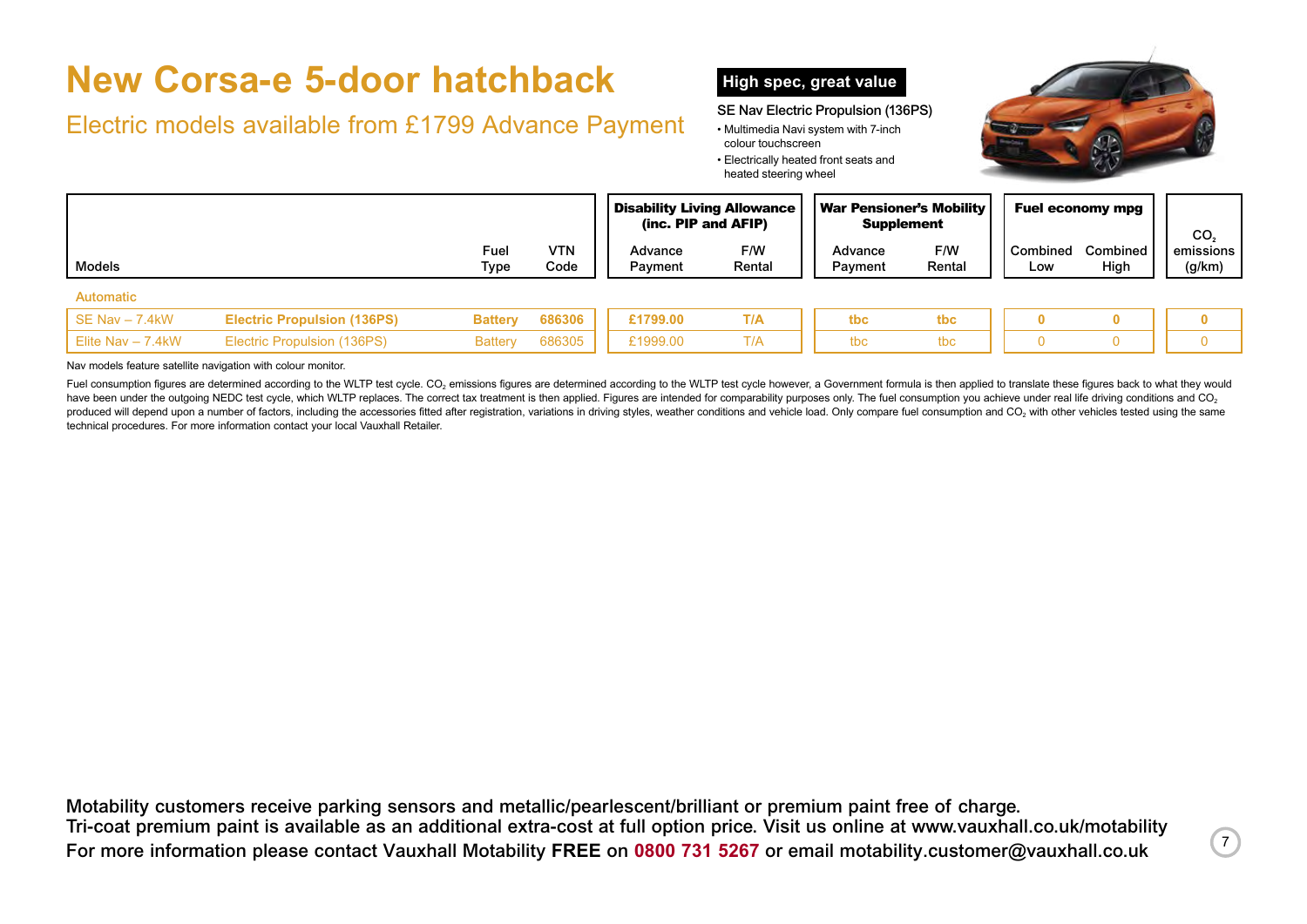# **New Astra 5-door hatchback**

### Available from £199 Advance Payment

#### **High spec, great value**

#### SRi VX Line Nav 1.2 (145PS)

- IntelliLink audio system with 7-inch colour touchscreen
- Lane departure warning with lane assist



 $\sqrt{8}$ 

|                             |                     |               |                    |                    | <b>Disability Living Allowance</b><br>(inc. PIP and AFIP) |                    | <b>War Pensioner's Mobility</b><br><b>Supplement</b> |                 | <b>Fuel economy mpg</b> |                                        |
|-----------------------------|---------------------|---------------|--------------------|--------------------|-----------------------------------------------------------|--------------------|------------------------------------------------------|-----------------|-------------------------|----------------------------------------|
| Models                      |                     | Fuel<br>Type  | <b>VTN</b><br>Code | Advance<br>Payment | F/W<br>Rental                                             | Advance<br>Payment | F/W<br>Rental                                        | Combined<br>Low | Combined<br>High        | CO <sub>2</sub><br>emissions<br>(g/km) |
| Manual                      |                     |               |                    |                    |                                                           |                    |                                                      |                 |                         |                                        |
| <b>SE</b>                   | 1.2 (110PS)         | Petrol        | 687746             | £499.00            | T/A                                                       | £0.00              | £68.35                                               | 51.4            | 54.3                    | 99                                     |
|                             | 1.2 (130PS)         | Petrol        | 687745             | £299.00            | T/A                                                       | £0.00              | £68.35                                               | 51.4            | 54.3                    | 99                                     |
|                             | 1.5 (105PS) Turbo D | Diesel        | 687744             | £1499.00           | T/A                                                       | £385.00            | T/A                                                  | 62.8            | 65.7                    | 90                                     |
|                             | 1.5 (122PS) Turbo D | Diesel        | 687743             | £1499.00           | T/A                                                       | £385.00            | T/A                                                  | 60.1            | 64.2                    | 92                                     |
| <b>Business Edition Nav</b> | 1.2 (110PS)         | Petrol        | 687741             | £499.00            | T/A                                                       | £0.00              | £66.08                                               | 51.4            | 54.3                    | 99                                     |
|                             | 1.2 (130PS)         | Petrol        | 687740             | £399.00            | T/A                                                       | £0.00              | £65.74                                               | 51.4            | 54.3                    | 99                                     |
|                             | 1.5 (105PS) Turbo D | Diesel        | 687739             | £1549.00           | T/A                                                       | £435.00            | T/A                                                  | 62.8            | 65.7                    | 90                                     |
|                             | 1.5 (122PS) Turbo D | <b>Diesel</b> | 687738             | £1699.00           | T/A                                                       | £585.00            | T/A                                                  | 60.1            | 64.2                    | 92                                     |
| SRi                         | 1.2 (110PS)         | Petrol        | 687736             | £499.00            | T/A                                                       | £0.00              | £66.41                                               | 51.4            | 54.3                    | 99                                     |
|                             | 1.2 (145PS)         | Petrol        | 687735             | £449.00            | T/A                                                       | £0.00              | £66.08                                               | 51.4            | 54.3                    | 99                                     |
|                             | 1.5 (105PS) Turbo D | Diesel        | 687734             | £1749.00           | T/A                                                       | £635.00            | T/A                                                  | 62.8            | 65.7                    | 90                                     |
|                             | 1.5 (122PS) Turbo D | <b>Diesel</b> | 687733             | £1749.00           | T/A                                                       | £635.00            | T/A                                                  | 60.1            | 64.2                    | 92                                     |
| SRi Nav                     | 1.2 (110PS)         | Petrol        | 687731             | £599.00            | T/A                                                       | £0.00              | £67.07                                               | 51.4            | 54.3                    | 99                                     |
|                             | 1.2 (145PS)         | Petrol        | 687702             | £499.00            | T/A                                                       | £0.00              | £66.41                                               | 51.4            | 54.3                    | 99                                     |
|                             | 1.5 (105PS) Turbo D | <b>Diesel</b> | 687730             | £1799.00           | T/A                                                       | £685.00            | T/A                                                  | 62.8            | 65.7                    | 90                                     |
|                             | 1.5 (122PS) Turbo D | Diesel        | 687729             | £1799.00           | T/A                                                       | £685.00            | T/A                                                  | 60.1            | 64.2                    | 92                                     |

Nav models feature satellite navigation with colour monitor. Please note: Vehicles with Bluelniection technology will need regular AdBlue® top-ups also between servicing requirements. An indicator integrated into the on-bo when you need to top up. More information under www.vauxhall.co.uk/adblue.html. In accordance with regulations R (EC) No. 715/2007 and R (EC) No. 692/2008 (in the versions respectively applicable).

Fuel consumption figures are determined according to the WLTP test cycle. CO<sub>2</sub> emissions figures are determined according to the WLTP test cycle however, a Government formula is then applied to translate these figures bac have been under the outgoing NEDC test cycle, which WLTP replaces. The correct tax treatment is then applied. Figures are intended for comparability purposes only. The fuel consumption you achieve under real life driving c produced will depend upon a number of factors, including the accessories fitted after registration, variations in driving styles, weather conditions and vehicle load. Only compare fuel consumption and CO<sub>2</sub> with other vehi technical procedures. For more information contact your local Vauxhall Retailer.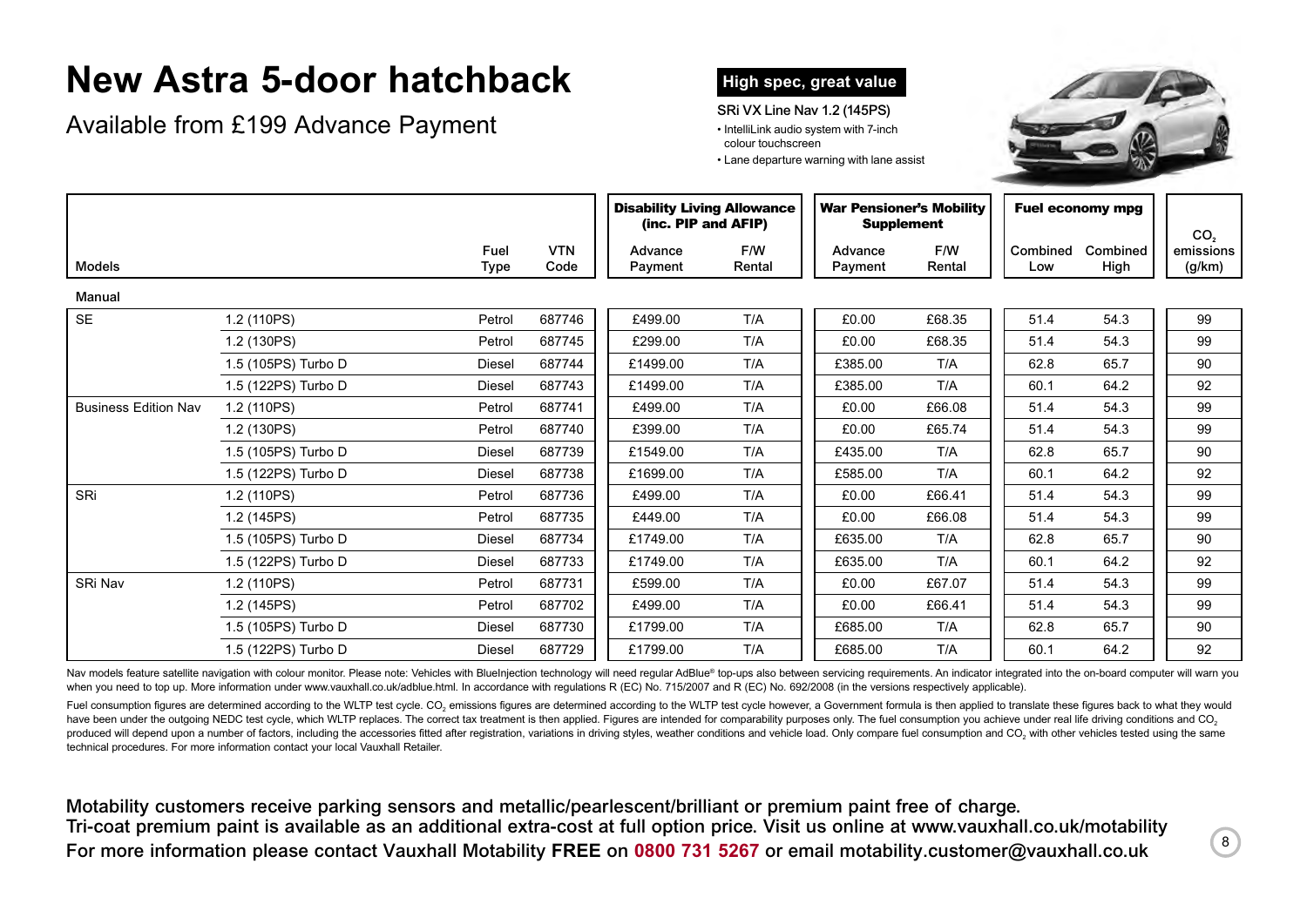### **New Astra 5-door hatchback**

### Available from £199 Advance Payment

#### **High spec, great value**

#### SRi VX Line Nav 1.2 (145PS)

- IntelliLink audio system with 7-inch colour touchscreen
- Lane departure warning with lane assist



 $\left[9\right]$ 

|                     |                     |               |                    |                    | <b>Disability Living Allowance</b><br>(inc. PIP and AFIP) |                    | <b>War Pensioner's Mobility</b><br><b>Supplement</b> |                 | <b>Fuel economy mpg</b> |                                        |  |
|---------------------|---------------------|---------------|--------------------|--------------------|-----------------------------------------------------------|--------------------|------------------------------------------------------|-----------------|-------------------------|----------------------------------------|--|
| Models              |                     | Fuel<br>Type  | <b>VTN</b><br>Code | Advance<br>Payment | F/W<br>Rental                                             | Advance<br>Payment | F/W<br>Rental                                        | Combined<br>Low | Combined<br>High        | CO <sub>2</sub><br>emissions<br>(g/km) |  |
| Manual              |                     |               |                    |                    |                                                           |                    |                                                      |                 |                         |                                        |  |
| SRi VX Line Nav     | 1.2 (145PS)         | <b>Petrol</b> | 687727             | £199.00            | T/A                                                       | £0.00              | £64.42                                               | 51.4            | 54.3                    | 99                                     |  |
|                     | 1.5 (122PS) Turbo D | <b>Diesel</b> | 687726             | £1499.00           | T/A                                                       | £385.00            | T/A                                                  | 60.1            | 64.2                    | 92                                     |  |
| Elite Nav           | 1.2 (145PS)         | Petrol        | 687724             | £299.00            | T/A                                                       | £0.00              | £65.08                                               | 51.4            | 54.3                    | 99                                     |  |
|                     | 1.5 (122PS) Turbo D | <b>Diesel</b> | 687723             | £1799.00           | T/A                                                       | £685.00            | T/A                                                  | 60.1            | 64.2                    | 92                                     |  |
| <b>Ultimate Nav</b> | 1.2 (145PS)         | Petrol        | 687721             | £1499.00           | T/A                                                       | £385.00            | T/A                                                  | 51.4            | 54.3                    | 99                                     |  |

Nav models feature satellite navigation with colour monitor. Please note: Vehicles with Bluelniection technology will need regular AdBlue® top-ups also between servicing requirements. An indicator integrated into the on-bo when you need to top up. More information under www.vauxhall.co.uk/adblue.html. In accordance with regulations R (EC) No. 715/2007 and R (EC) No. 692/2008 (in the versions respectively applicable).

Fuel consumption figures are determined according to the WLTP test cycle. CO<sub>2</sub> emissions figures are determined according to the WLTP test cycle however, a Government formula is then applied to translate these figures bac have been under the outgoing NEDC test cycle, which WLTP replaces. The correct tax treatment is then applied. Figures are intended for comparability purposes only. The fuel consumption you achieve under real life driving c produced will depend upon a number of factors, including the accessories fitted after registration, variations in driving styles, weather conditions and vehicle load. Only compare fuel consumption and CO<sub>2</sub> with other vehi technical procedures. For more information contact your local Vauxhall Retailer.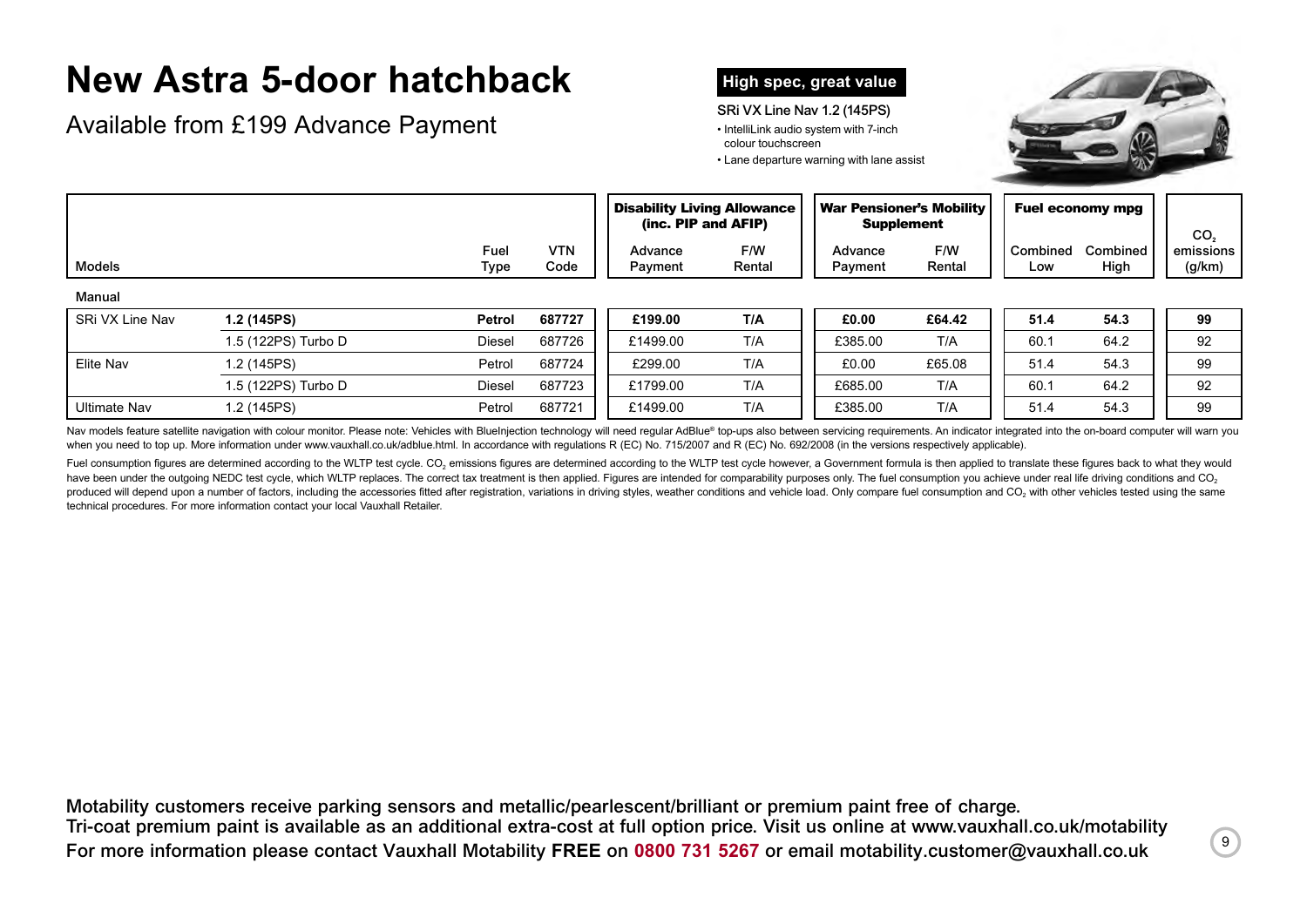# **New Astra 5-door hatchback**

### Automatic models available from £2299 Advance Payment

### **High spec, great value**

SRi VX Line Nav 1.5 (122PS) Turbo D auto

• IntelliLink audio system with 7-inch colour touchscreen





10

|                             |                     |               |                    | <b>Disability Living Allowance</b><br>(inc. PIP and AFIP) |               | <b>War Pensioner's Mobility</b><br><b>Supplement</b> |                    | <b>Fuel economy mpg</b> |                 | CO <sub>2</sub>  |                     |
|-----------------------------|---------------------|---------------|--------------------|-----------------------------------------------------------|---------------|------------------------------------------------------|--------------------|-------------------------|-----------------|------------------|---------------------|
| Models                      |                     | Fuel<br>Type  | <b>VTN</b><br>Code | Advance<br>Payment                                        | F/W<br>Rental |                                                      | Advance<br>Payment | F/W<br>Rental           | Combined<br>Low | Combined<br>High | emissions<br>(g/km) |
| Automatic                   |                     |               |                    |                                                           |               |                                                      |                    |                         |                 |                  |                     |
| <b>SE</b>                   | 1.4 (145PS)         | Petrol        | 687713             | £2299.00                                                  | T/A           |                                                      | £1185.00           | T/A                     | 47.1            | 50.4             | 115                 |
|                             | 1.5 (122PS) Turbo D | Diesel        | 687742             | £2299.00                                                  | T/A           |                                                      | £1185.00           | T/A                     | 53.3            | 56.5             | 109                 |
| <b>Business Edition Nav</b> | 1.4 (145PS)         | Petrol        | 687712             | £2399.00                                                  | T/A           |                                                      | £1285.00           | T/A                     | 47.1            | 50.4             | 115                 |
|                             | 1.5 (122PS) Turbo D | Diesel        | 687737             | £2399.00                                                  | T/A           |                                                      | £1285.00           | T/A                     | 53.3            | 56.5             | 109                 |
| SRi                         | 1.4 (145PS)         | Petrol        | 687711             | £2349.00                                                  | T/A           |                                                      | £1285.00           | T/A                     | 47.1            | 50.4             | 115                 |
|                             | 1.5 (122PS) Turbo D | Diesel        | 687732             | £2399.00                                                  | T/A           |                                                      | £1986.90           | T/A                     | 53.3            | 56.5             | 109                 |
| SRi Nav                     | 1.4 (145PS)         | Petrol        | 687710             | £2449.00                                                  | T/A           |                                                      | £1335.00           | T/A                     | 47.1            | 50.4             | 115                 |
|                             | 1.5 (122PS) Turbo D | Diesel        | 687728             | £2499.00                                                  | T/A           |                                                      | £1385.00           | T/A                     | 53.3            | 56.5             | 109                 |
| SRi VX Line Nav             | 1.4 (145PS)         | Petrol        | 687709             | £2299.00                                                  | T/A           |                                                      | £1185.00           | T/A                     | 47.1            | 50.4             | 115                 |
|                             | 1.5 (122PS) Turbo D | <b>Diesel</b> | 687725             | £2399.00                                                  | T/A           |                                                      | £1285.00           | T/A                     | 53.3            | 56.5             | 109                 |
| <b>Elite Nav</b>            | 1.4 (145PS)         | Petrol        | 687706             | £2599.00                                                  | T/A           |                                                      | £1485.00           | T/A                     | 47.1            | 50.4             | 115                 |
|                             | 1.5 (122PS) Turbo D | Diesel        | 687722             | £2699.00                                                  | T/A           |                                                      | £1585.00           | T/A                     | 53.3            | 56.5             | 109                 |

Nav models feature satellite navigation with colour monitor. Please note: Vehicles with BlueInjection technology will need regular AdBlue® top-ups also between servicing requirements. An indicator integrated into the on-bo when you need to top up. More information under www.vauxhall.co.uk/adblue.html. In accordance with regulations R (EC) No. 715/2007 and R (EC) No. 692/2008 (in the versions respectively applicable).

Fuel consumption figures are determined according to the WLTP test cycle. CO<sub>2</sub> emissions figures are determined according to the WLTP test cycle however, a Government formula is then applied to translate these figures bac have been under the outgoing NEDC test cycle, which WLTP replaces. The correct tax treatment is then applied. Figures are intended for comparability purposes only. The fuel consumption you achieve under real life driving c produced will depend upon a number of factors, including the accessories fitted after registration, variations in driving styles, weather conditions and vehicle load. Only compare fuel consumption and CO<sub>2</sub> with other vehi technical procedures. For more information contact your local Vauxhall Retailer.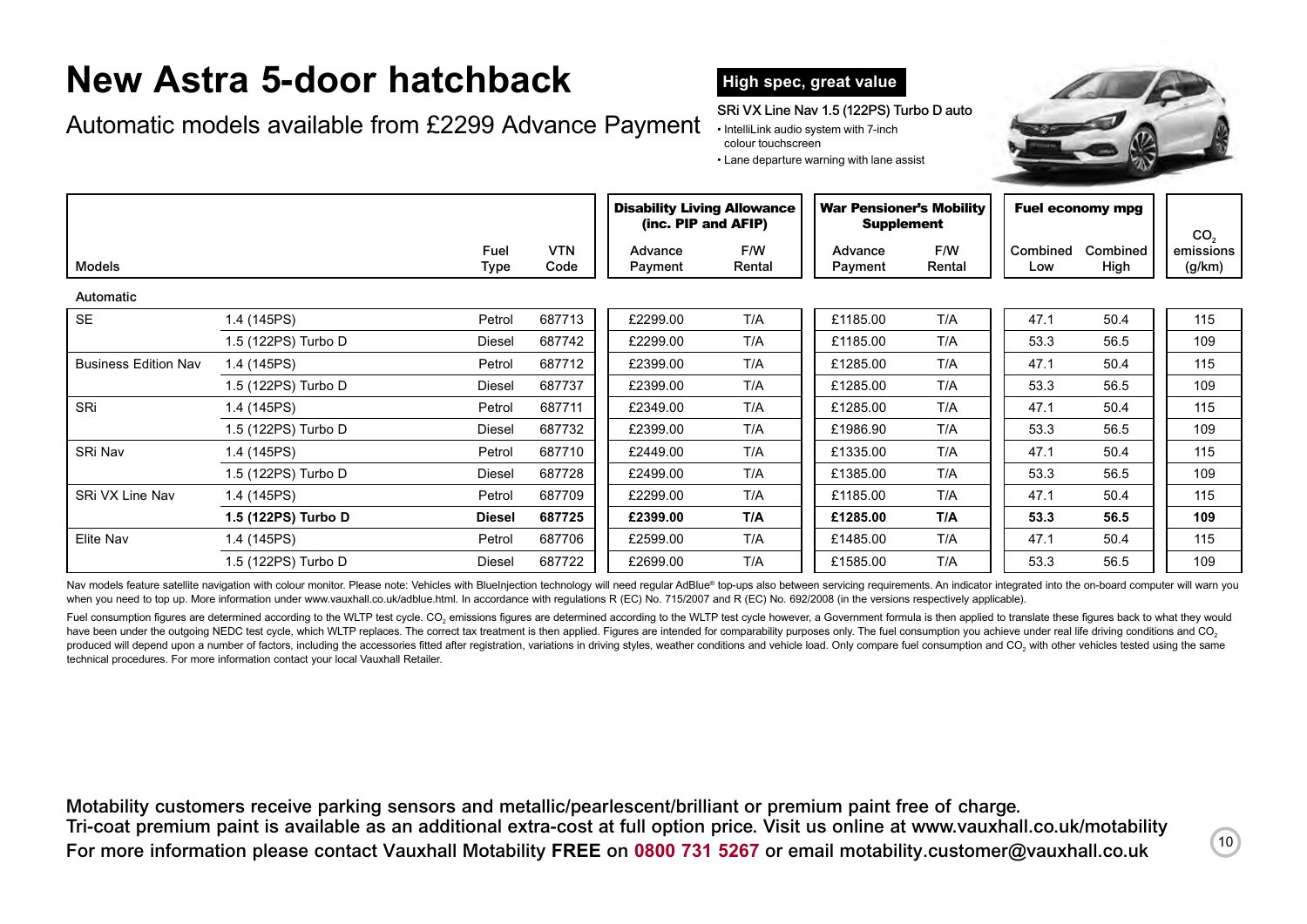# **New Astra Sports Tourer**

### Available from £199 Advance Payment

#### **High spec, great value**

#### Business Edition Nav 1.2 (130PS)

- Multimedia Navi system with 7-inch colour touchscreen
- 8-way adjustable Driver's seat



 $11$ 

|                             |                     |              |                    | <b>Disability Living Allowance</b><br>(inc. PIP and AFIP) |               |                    | <b>War Pensioner's Mobility</b><br><b>Supplement</b> |                 | <b>Fuel economy mpg</b> |                                        |  |
|-----------------------------|---------------------|--------------|--------------------|-----------------------------------------------------------|---------------|--------------------|------------------------------------------------------|-----------------|-------------------------|----------------------------------------|--|
| Models                      |                     | Fuel<br>Type | <b>VTN</b><br>Code | Advance<br>Payment                                        | F/W<br>Rental | Advance<br>Payment | F/W<br>Rental                                        | Combined<br>Low | Combined<br>High        | CO <sub>2</sub><br>emissions<br>(g/km) |  |
| Manual                      |                     |              |                    |                                                           |               |                    |                                                      |                 |                         |                                        |  |
| <b>SE</b>                   | 1.2 (110PS)         | Petrol       | 687718             | £399.00                                                   | T/A           | £0.00              | £65.74                                               | 50.4            | 53.3                    | 102                                    |  |
|                             | 1.5 (105PS) Turbo D | Diesel       | 687717             | £1499.00                                                  | T/A           | £385.00            | T/A                                                  | 61.4            | 65.7                    | 90                                     |  |
| <b>Business Edition Nav</b> | 1.2 (130PS)         | Petrol       | 687701             | £199.00                                                   | T/A           | £0.00              | £64.42                                               | 50.4            | 53.3                    | 102                                    |  |
|                             | 1.5 (122PS) Turbo D | Diesel       | 687716             | £1499.00                                                  | T/A           | £385.00            | T/A                                                  | 60.1            | 64.2                    | 92                                     |  |
| SRi Nav                     | 1.2 (145PS)         | Petrol       | 687715             | £399.00                                                   | T/A           | £0.00              | £65.74                                               | 50.4            | 53.3                    | 102                                    |  |
|                             | 1.5 (122PS) Turbo D | Diesel       | 687714             | £1599.00                                                  | T/A           | £485.00            | T/A                                                  | 60.1            | 64.2                    | 92                                     |  |
| Automatic                   |                     |              |                    |                                                           |               |                    |                                                      |                 |                         |                                        |  |
| SRi Nav                     | 1.4 (145PS)         | Petrol       | 687703             | £2249.00                                                  | T/A           | £1135.00           | T/A                                                  | 45.6            | 47.9                    | 114                                    |  |

Nav models feature satellite navigation with colour monitor. Please note: Vehicles with BlueInjection technology will need regular AdBlue® top-ups also between servicing requirements. An indicator integrated into the on-bo when you need to top up. More information under www.vauxhall.co.uk/adblue.html. In accordance with regulations R (EC) No. 715/2007 and R (EC) No. 692/2008 (in the versions respectively applicable).

Fuel consumption figures are determined according to the WLTP test cycle. CO<sub>2</sub> emissions figures are determined according to the WLTP test cycle however, a Government formula is then applied to translate these figures bac have been under the outgoing NEDC test cycle, which WLTP replaces. The correct tax treatment is then applied. Figures are intended for comparability purposes only. The fuel consumption you achieve under real life driving c produced will depend upon a number of factors, including the accessories fitted after registration, variations in driving styles, weather conditions and vehicle load. Only compare fuel consumption and CO<sub>2</sub> with other vehi technical procedures. For more information contact your local Vauxhall Retailer.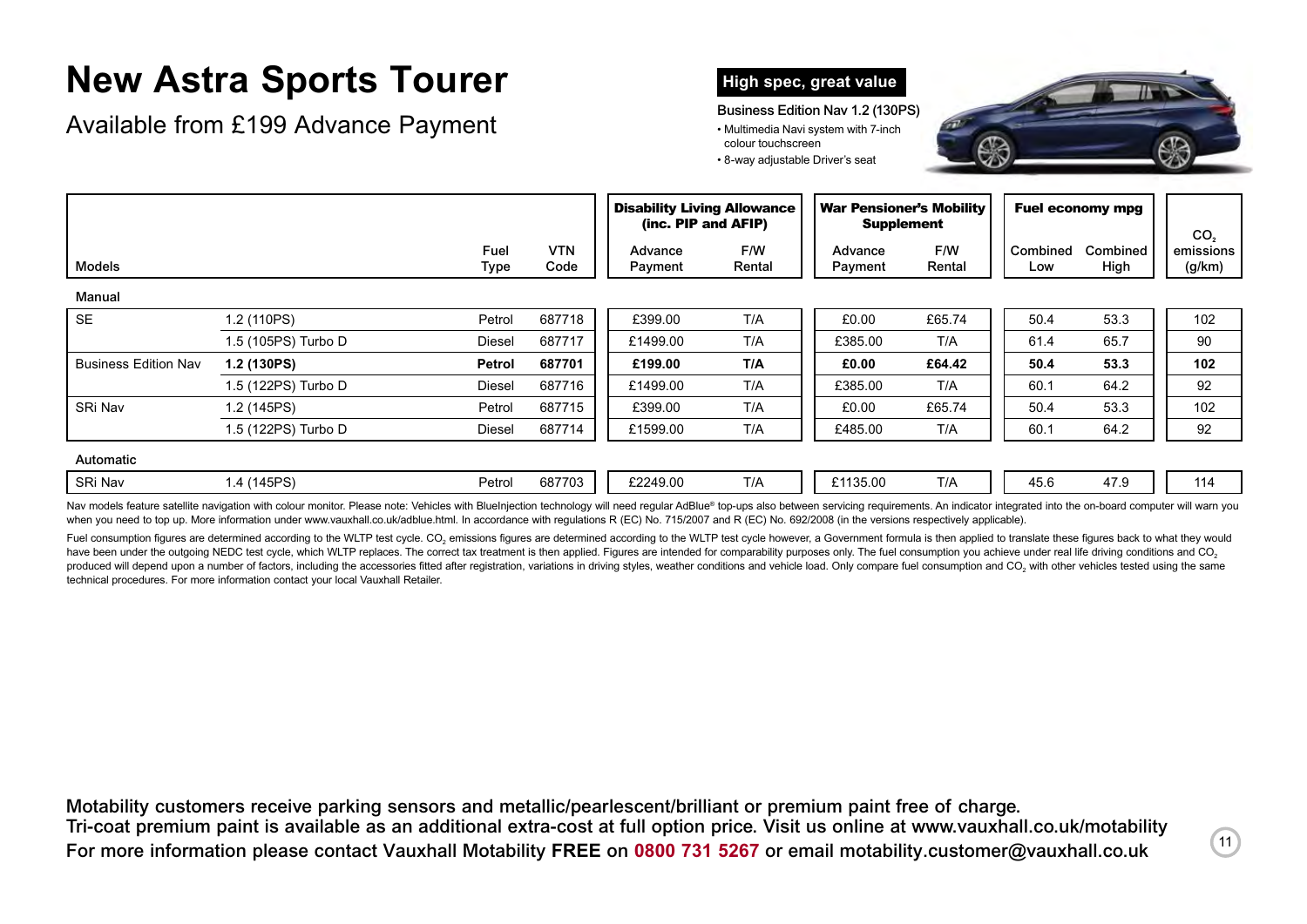# **Insignia Grand Sport**

### Manual models available from £999 Advance Payment

### **High spec, great value**

#### SRi VX-Line Nav 1.5 (165PS) Turbo

- Multimedia audio and satellite navigation system
- Driving Assistance pack including lane departure warning and forward collision alert



|                 |                   |              |                    | <b>Disability Living Allowance</b><br>(inc. PIP and AFIP) |               | <b>War Pensioner's Mobility</b><br><b>Supplement</b> |               | <b>Fuel economy mpg</b> | CO <sub>2</sub>  |                     |  |
|-----------------|-------------------|--------------|--------------------|-----------------------------------------------------------|---------------|------------------------------------------------------|---------------|-------------------------|------------------|---------------------|--|
| Models          |                   | Fuel<br>Type | <b>VTN</b><br>Code | Advance<br>Payment                                        | F/W<br>Rental | Advance<br>Payment                                   | F/W<br>Rental | Combined<br>Low         | Combined<br>High | emissions<br>(g/km) |  |
| Manual          |                   |              |                    |                                                           |               |                                                      |               |                         |                  |                     |  |
| SRi             | 1.5 (165PS) Turbo | Petrol       | 719442             | £1699.00                                                  | T/A           | £585.00                                              | T/A           | 41.5                    | 46.3             | 122                 |  |
| SRi Nav         | 1.5 (165PS) Turbo | Petrol       | 719441             | £1549.00                                                  | T/A           | £435.00                                              | T/A           | 41.5                    | 46.3             | 122                 |  |
| SRi VX-Line Nav | 1.5 (165PS) Turbo | Petrol       | 719440             | £999.00                                                   | T/A           | £205.00                                              | £68.35        | 41.5                    | 46.3             | 122                 |  |
| Tech Line Nav   | 1.5 (165PS) Turbo | Petrol       | 719439             | £1399.00                                                  | T/A           | £285.00                                              | T/A           | 41.5                    | 46.3             | 122                 |  |

Nav models feature satellite navigation with colour monitor. Please note: Vehicles with Bluelniection technology will need regular AdBlue® top-ups also between servicing requirements. An indicator integrated into the on-bo you need to top up. More information under www.vauxhall.co.uk/adblue.html. In accordance with regulations R (EC) No. 715/2007 and R (EC) No. 692/2008 (in the versions respectively applicable).

Fuel consumption figures are determined according to the WLTP test cycle. CO<sub>2</sub> emissions figures are determined according to the WLTP test cycle however, a Government formula is then applied to translate these figures bac have been under the outgoing NEDC test cycle, which WLTP replaces. The correct tax treatment is then applied. Figures are intended for comparability purposes only. The fuel consumption you achieve under real life driving c produced will depend upon a number of factors, including the accessories fitted after registration, variations in driving styles, weather conditions and vehicle load. Only compare fuel consumption and CO<sub>2</sub> with other vehi technical procedures. For more information contact your local Vauxhall Retailer.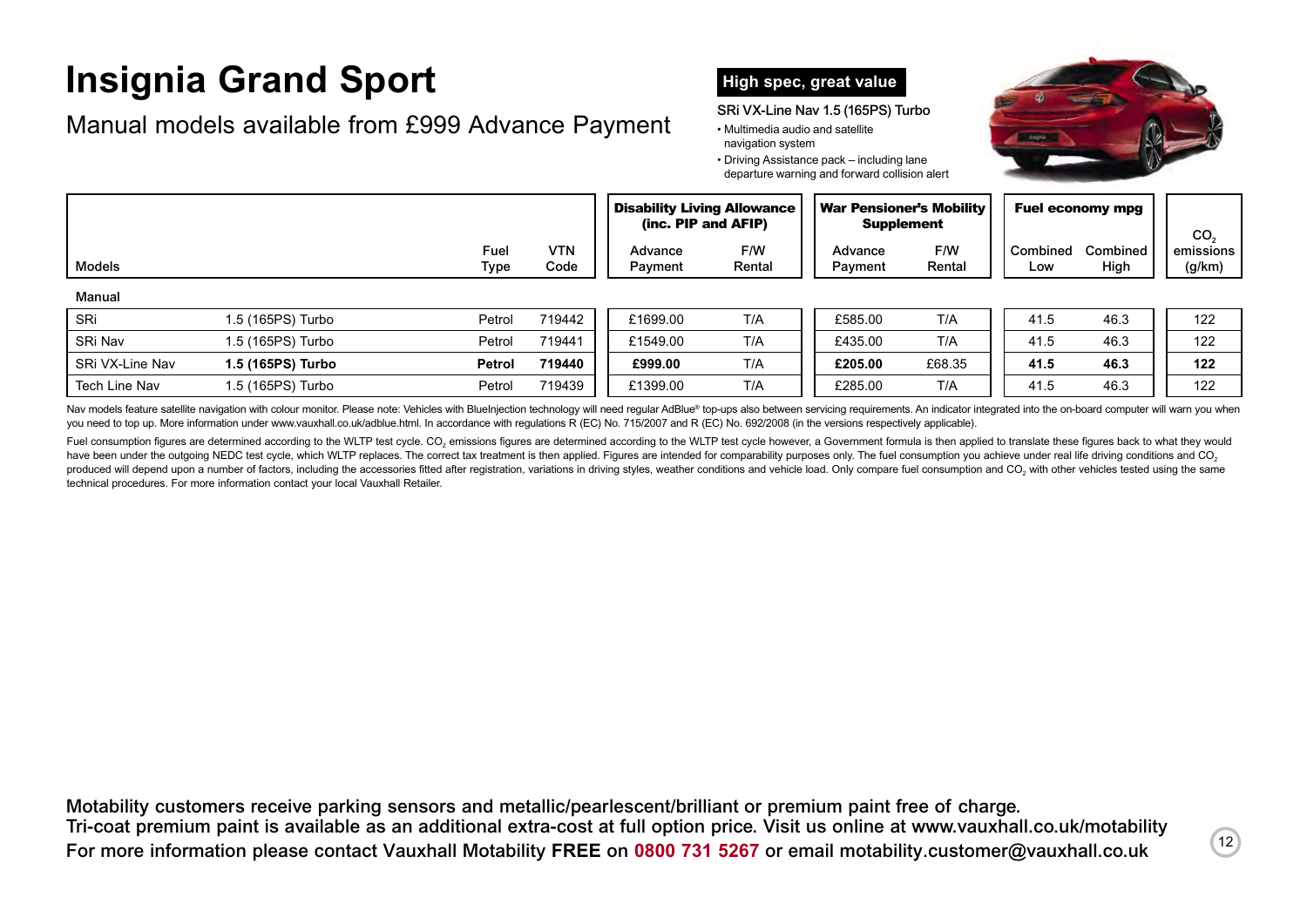# **Insignia Grand Sport**

### Automatic models available from £1499 Advance Payment



13

|                      |                     |               |                    | <b>Disability Living Allowance</b><br>(inc. PIP and AFIP) |               | <b>War Pensioner's Mobility</b><br><b>Supplement</b> |               | <b>Fuel economy mpg</b> |                  |                                        |
|----------------------|---------------------|---------------|--------------------|-----------------------------------------------------------|---------------|------------------------------------------------------|---------------|-------------------------|------------------|----------------------------------------|
| Models               |                     | Fuel<br>Type  | <b>VTN</b><br>Code | Advance<br>Payment                                        | F/W<br>Rental | Advance<br>Payment                                   | F/W<br>Rental | Combined<br>Low         | Combined<br>High | CO <sub>2</sub><br>emissions<br>(g/km) |
| Automatic            |                     |               |                    |                                                           |               |                                                      |               |                         |                  |                                        |
| SRi                  | 1.5 (165PS) Turbo   | Petrol        | 715353             | £2049.00                                                  | T/A           | £935.00                                              | T/A           | 38.2                    | 42.2             | 123                                    |
| SRi Nav              | 1.5 (165PS) Turbo   | Petrol        | 715351             | £2049.00                                                  | T/A           | £935.00                                              | T/A           | 38.2                    | 42.2             | 123                                    |
| SRi VX-Line Nav      | 1.5 (165PS) Turbo   | Petrol        | 715350             | £1499.00                                                  | T/A           | £385.00                                              | T/A           | 38.2                    | 42.2             | 123                                    |
|                      | 1.6 (136PS) Turbo D | <b>Diesel</b> | 719480             | £2349.00                                                  | T/A           | £1235.00                                             | T/A           | 47.1                    | 51.4             | 121                                    |
| <b>Tech Line Nav</b> | 1.5 (165PS) Turbo   | Petrol        | 715349             | £1799.00                                                  | T/A           | £685.00                                              | T/A           | 38.2                    | 42.2             | 123                                    |
| Elite Nav            | 1.5 (165PS) Turbo   | Petrol        | 715348             | £2349.00                                                  | T/A           | £1235.00                                             | T/A           | 38.2                    | 42.2             | 123                                    |

Nav models feature satellite navigation with colour monitor. Please note: Vehicles with Bluelnjection technology will need regular AdBlue® top-ups also between servicing requirements. An indicator integrated into the on-bo you need to top up. More information under www.vauxhall.co.uk/adblue.html. In accordance with requlations R (EC) No. 715/2007 and R (EC) No. 692/2008 (in the versions respectively applicable).

Fuel consumption figures are determined according to the WLTP test cycle. CO<sub>2</sub> emissions figures are determined according to the WLTP test cycle however, a Government formula is then applied to translate these figures bac have been under the outgoing NEDC test cycle, which WLTP replaces. The correct tax treatment is then applied. Figures are intended for comparability purposes only. The fuel consumption you achieve under real life driving c produced will depend upon a number of factors, including the accessories fitted after registration, variations in driving styles, weather conditions and vehicle load. Only compare fuel consumption and CO<sub>2</sub> with other vehi technical procedures. For more information contact your local Vauxhall Retailer.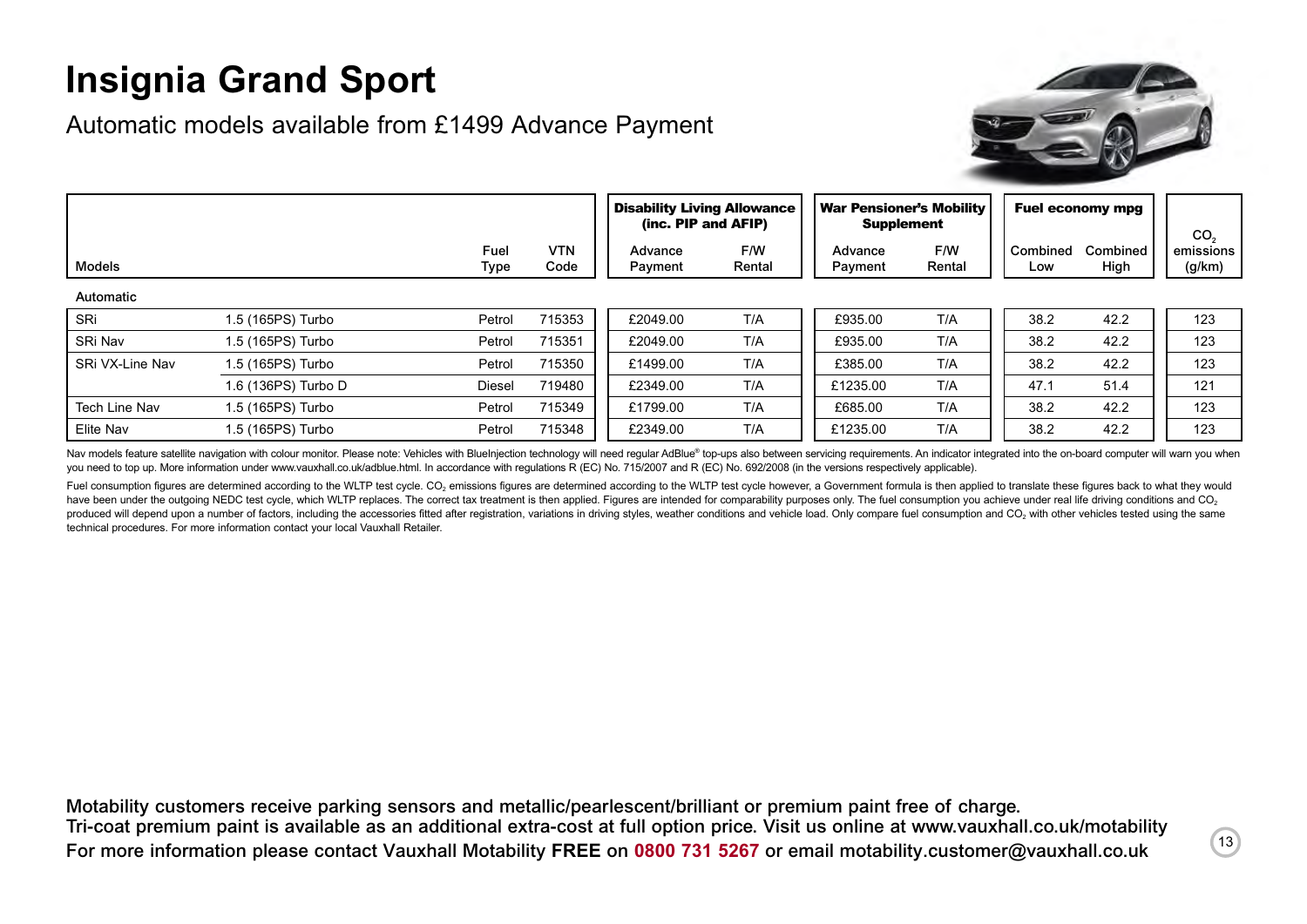# **Crossland X 5-door SUV**

Petrol models available from NIL Advance Payment Diesel models available from £99 Advance Payment

### **High spec, great value**

#### Elite 1.2 (83PS) S/S

• Lane departure warning • Speed sign recognition

• IntelliLink audio system with 7-inch colour touchscreen



14

|                             |                              |              |                    | <b>Disability Living Allowance</b><br>(inc. PIP and AFIP) |               | <b>War Pensioner's Mobility</b><br><b>Supplement</b> |               | <b>Fuel economy mpg</b> |                  |                                        |
|-----------------------------|------------------------------|--------------|--------------------|-----------------------------------------------------------|---------------|------------------------------------------------------|---------------|-------------------------|------------------|----------------------------------------|
| Models                      |                              | Fuel<br>Type | <b>VTN</b><br>Code | Advance<br>Payment                                        | F/W<br>Rental | Advance<br>Payment                                   | F/W<br>Rental | Combined<br>Low         | Combined<br>High | CO <sub>2</sub><br>emissions<br>(g/km) |
| Manual                      |                              |              |                    |                                                           |               |                                                      |               |                         |                  |                                        |
| <b>Business Edition Nav</b> | 1.2 (83PS) S/S               | Petrol       | 687821             | £49.00                                                    | T/A           | £0.00                                                | £63.43        | 42.8                    | 47.1             | 106                                    |
|                             | 1.2 (110PS) S/S              | Petrol       | 687823             | £49.00                                                    | T/A           | £0.00                                                | £63.43        | 43.5                    | 47.1             | 109                                    |
|                             | 1.2 (130PS) S/S              | Petrol       | 687822             | £99.00                                                    | T/A           | £0.00                                                | £63.76        | 45.0                    | 48.0             | 108                                    |
|                             | 1.5 (102PS) Turbo D S/S      | Diesel       | 687820             | £99.00                                                    | T/A           | £0.00                                                | £63.76        | 57.7                    | 61.4             | 106                                    |
| <b>SE</b>                   | 1.2 (110PS) Turbo S/S        | Petrol       | 709956             | £0.00                                                     | T/A           | £0.00                                                | £63.10        | 44.1                    | 47.9             | 108                                    |
| SE Nav                      | 1.2 (110PS) Turbo S/S ecoTEC | Petrol       | 709955             | £49.00                                                    | T/A           | £0.00                                                | £63.43        | 44.1                    | 47.9             | 108                                    |
| Elite                       | 1.2 (83PS) S/S               | Petrol       | 711387             | £0.00                                                     | T/A           | £0.00                                                | £63.10        | 42.8                    | 47.1             | 106                                    |
|                             | 1.2 (110PS) S/S              | Petrol       | 688886             | £99.00                                                    | T/A           | £0.00                                                | £63.76        | 43.5                    | 47.1             | 109                                    |
|                             | 1.2 (130PS) S/S              | Petrol       | 719363             | £149.00                                                   | T/A           | £0.00                                                | £64.09        | 45.0                    | 48.0             | 108                                    |
|                             | 1.5 (102PS) Turbo D S/S      | Diesel       | 688887             | £199.00                                                   | T/A           | £0.00                                                | £64.42        | 57.7                    | 61.4             | 106                                    |
| <b>Elite Nav</b>            | 1.2 (83PS) S/S               | Petrol       | 711386             | £49.00                                                    | T/A           | £0.00                                                | £63.43        | 42.8                    | 47.1             | 106                                    |
|                             | 1.2 (110PS) S/S              | Petrol       | 688885             | £149.00                                                   | T/A           | £0.00                                                | £64.09        | 43.5                    | 47.1             | 109                                    |
|                             | 1.2 (130PS) S/S              | Petrol       | 719358             | £199.00                                                   | T/A           | £0.00                                                | £64.42        | 45.0                    | 48.0             | 108                                    |
|                             | 1.5 (102PS) Turbo D S/S      | Diesel       | 688888             | £249.00                                                   | T/A           | £0.00                                                | £64.75        | 57.7                    | 61.4             | 106                                    |

Nav models feature satellite navigation with colour monitor. S/S = Start/Stop. Please note: Vehicles with Bluelnjection technology will need regular AdBlue® top-ups also between servicing requirements. An indicator integra computer will warn you when you need to top up. More information under www.vauxhall.co.uk/adblue.html. In accordance with regulations R (EC) No. 715/2007 and R (EC) No. 692/2008 (in the versions respectively applicable).

Fuel consumption figures are determined according to the WLTP test cvcle. CO<sub>2</sub> emissions figures are determined according to the WLTP test cycle however, a Government formula is then applied to translate these figures bac have been under the outgoing NEDC test cycle, which WLTP replaces. The correct tax treatment is then applied. Figures are intended for comparability purposes only. The fuel consumption you achieve under real life driving c produced will depend upon a number of factors, including the accessories fitted after registration, variations in driving styles, weather conditions and vehicle load. Only compare fuel consumption and CO<sub>2</sub> with other vehi technical procedures. For more information contact your local Vauxhall Retailer.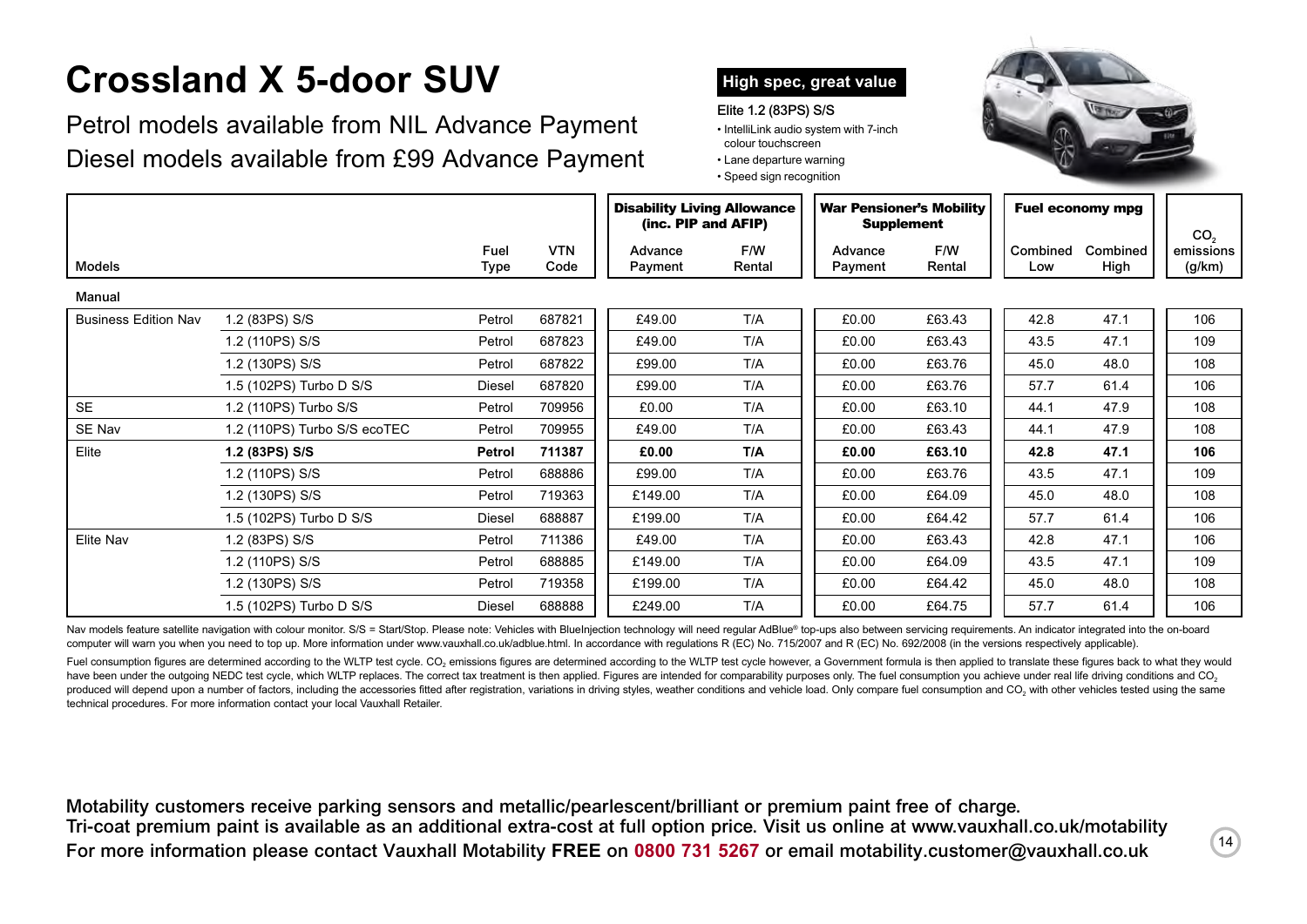# **Crossland X 5-door SUV**

### Automatic models available from NIL Advance Payment

### **High spec, great value**

#### Elite Nav 1.2 (130PS) Turbo S/S auto

- IntelliLink audio and satellite navigation system
- Lane departure warning
- Speed sign recognition



15

|                             |                         |               |                    |                    | <b>Disability Living Allowance</b><br>(inc. PIP and AFIP) |                    | <b>War Pensioner's Mobility</b><br><b>Supplement</b> | <b>Fuel economy mpg</b> |                  |  |                                        |
|-----------------------------|-------------------------|---------------|--------------------|--------------------|-----------------------------------------------------------|--------------------|------------------------------------------------------|-------------------------|------------------|--|----------------------------------------|
| <b>Models</b>               |                         | Fuel<br>Type  | <b>VTN</b><br>Code | Advance<br>Payment | F/W<br>Rental                                             | Advance<br>Payment | F/W<br>Rental                                        | Combined<br>Low         | Combined<br>High |  | CO <sub>2</sub><br>emissions<br>(g/km) |
| Automatic                   |                         |               |                    |                    |                                                           |                    |                                                      |                         |                  |  |                                        |
| <b>Business Edition Nav</b> | 1.2 (130PS) Turbo S/S   | Petrol        | 688895             | £49.00             | T/A                                                       | £0.00              | £63.43                                               | 42.2                    | 44.1             |  | 113                                    |
|                             | 1.5 (120PS) Turbo S/S   | <b>Diesel</b> | 688894             | £499.00            | T/A                                                       | £0.00              | £66.41                                               | 52.3                    | 55.4             |  | 103                                    |
| Elite                       | 1.2 (130PS) S/S         | Petrol        | 688893             | £0.00              | T/A                                                       | £0.00              | £63.10                                               | 42.2                    | 44.1             |  | 113                                    |
|                             | 1.5 (120PS) Turbo D S/S | <b>Diesel</b> | 688892             | £449.00            | T/A                                                       | £0.00              | £66.08                                               | 52.3                    | 55.4             |  | 103                                    |
| Elite Nav                   | 1.2 (130PS) S/S         | Petrol        | 688891             | £49.00             | T/A                                                       | £0.00              | £63.43                                               | 42.2                    | 44.1             |  | 113                                    |
|                             | 1.5 (120PS) Turbo D S/S | Diesel        | 688890             | £499.00            | T/A                                                       | £0.00              | £66.41                                               | 52.3                    | 55.4             |  | 103                                    |

Nav models feature satellite navigation with colour monitor. S/S = Start/Stop.

Fuel consumption figures are determined according to the WLTP test cycle. CO<sub>2</sub> emissions figures are determined according to the WLTP test cycle however, a Government formula is then applied to translate these figures bac have been under the outgoing NEDC test cycle, which WLTP replaces. The correct tax treatment is then applied. Figures are intended for comparability purposes only. The fuel consumption you achieve under real life driving c produced will depend upon a number of factors, including the accessories fitted after registration, variations in driving styles, weather conditions and vehicle load. Only compare fuel consumption and CO<sub>2</sub> with other vehi technical procedures. For more information contact your local Vauxhall Retailer.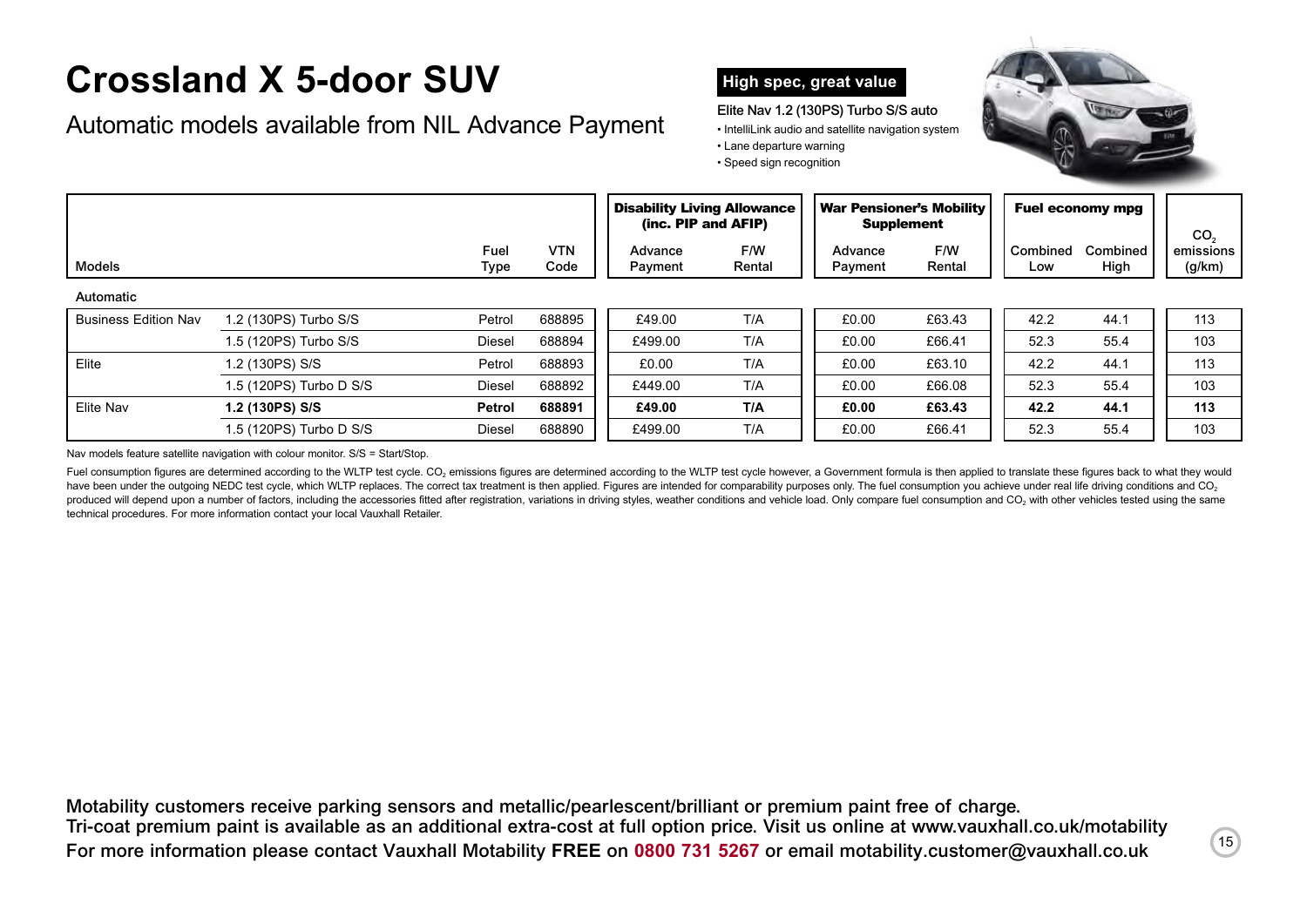# **Grandland X 5-door SUV**

Petrol models available from NIL Advance Payment Diesel models available from £99 Advance Payment

#### **High spec, great value**

#### SE 1.2 (130PS) S/S

- IntelliLink audio system with 7-inch colour touchscreen
- Lane departure warning
- Speed sign recognition



16

|                             |                         |                     |                    |                    | <b>Disability Living Allowance</b><br>(inc. PIP and AFIP) |                    | <b>War Pensioner's Mobility</b><br><b>Supplement</b> |                 | <b>Fuel economy mpg</b> | CO <sub>2</sub>     |
|-----------------------------|-------------------------|---------------------|--------------------|--------------------|-----------------------------------------------------------|--------------------|------------------------------------------------------|-----------------|-------------------------|---------------------|
| Models                      |                         | Fuel<br><b>Type</b> | <b>VTN</b><br>Code | Advance<br>Payment | F/W<br>Rental                                             | Advance<br>Payment | F/W<br>Rental                                        | Combined<br>Low | Combined<br>High        | emissions<br>(g/km) |
| Manual                      |                         |                     |                    |                    |                                                           |                    |                                                      |                 |                         |                     |
| <b>SE</b>                   | 1.2 (130PS) S/S         | Petrol              | 717397             | £0.00              | T/A                                                       | £0.00              | £63.10                                               | 44.1            | 45.6                    | 115                 |
|                             | 1.5 (130PS) Turbo D S/S | Diesel              | 713828             | £99.00             | T/A                                                       | £0.00              | £63.76                                               | 51.4            | 54.3                    | 108                 |
| <b>Business Edition Nav</b> | 1.2 (130PS) S/S         | Petrol              | 688261             | £199.00            | T/A                                                       | £0.00              | £64.42                                               | 44.1            | 45.6                    | 115                 |
|                             | 1.5 (130PS) Turbo D S/S | Diesel              | 688259             | £199.00            | T/A                                                       | £0.00              | £64.42                                               | 51.4            | 54.3                    | 108                 |
| Sport Nav                   | 1.2 (130PS) S/S         | Petrol              | 717389             | £199.00            | T/A                                                       | £0.00              | £64.42                                               | 42.2            | 45.6                    | 115                 |
|                             | 1.5 (130PS) Turbo D S/S | Diesel              | 713824             | £299.00            | T/A                                                       | £0.00              | £65.08                                               | 51.4            | 54.3                    | 108                 |
| SRi Nav                     | 1.2 (130PS) S/S         | Petrol              | 688256             | £199.00            | T/A                                                       | £0.00              | £64.42                                               | 44.1            | 45.6                    | 115                 |
|                             | 1.5 (130PS) Turbo D S/S | Diesel              | 688254             | £299.00            | T/A                                                       | £0.00              | £65.08                                               | 51.4            | 54.3                    | 108                 |
| Griffin                     | 1.2i (130PS)            | Petrol              | 686047             | £399.00            | T/A                                                       | £0.00              | £65.73                                               | 44.1            | 45.6                    | 115                 |
|                             | 1.5 (130PS) Turbo D     | Diesel              | 686045             | £399.00            | T/A                                                       | £0.00              | £65.73                                               | 51.4            | 54.3                    | 108                 |
| Elite Nav                   | 1.2 (130PS) S/S         | Petrol              | 717385             | £499.00            | T/A                                                       | £0.00              | £66.41                                               | 44.1            | 45.6                    | 115                 |
|                             | 1.5 (130PS) Turbo D S/S | Diesel              | 713822             | £599.00            | T/A                                                       | £0.00              | £67.07                                               | 51.4            | 54.3                    | 108                 |
| Elite Nav Premium           | 1.2i (130PS) S/S        | Petrol              | 686039             | £699.00            | T/A                                                       | £0.00              | £67.71                                               | 44.1            | 45.6                    | 115                 |
|                             | 1.5 Turbo D (130PS) S/S | Diesel              | 686037             | £799.00            | T/A                                                       | £3.00              | £68.35                                               | 51.4            | 54.3                    | 108                 |

Nav models feature satellite navigation with colour monitor. S/S = Start/Stop. Please note: Vehicles with Bluelniection technology will need regular AdBlue® top-ups also between servicing requirements. An indicator integra computer will warn you when you need to top up. More information under www.vauxhall.co.uk/adblue.html. In accordance with regulations R (EC) No. 715/2007 and R (EC) No. 692/2008 (in the versions respectively applicable).

Fuel consumption figures are determined according to the WLTP test cycle. CO<sub>2</sub> emissions figures are determined according to the WLTP test cycle however, a Government formula is then applied to translate these figures bac have been under the outgoing NEDC test cycle, which WLTP replaces. The correct tax treatment is then applied. Figures are intended for comparability purposes only. The fuel consumption you achieve under real life driving c produced will depend upon a number of factors, including the accessories fitted after registration, variations in driving styles, weather conditions and vehicle load. Only compare fuel consumption and CO<sub>2</sub> with other vehi technical procedures. For more information contact your local Vauxhall Retailer.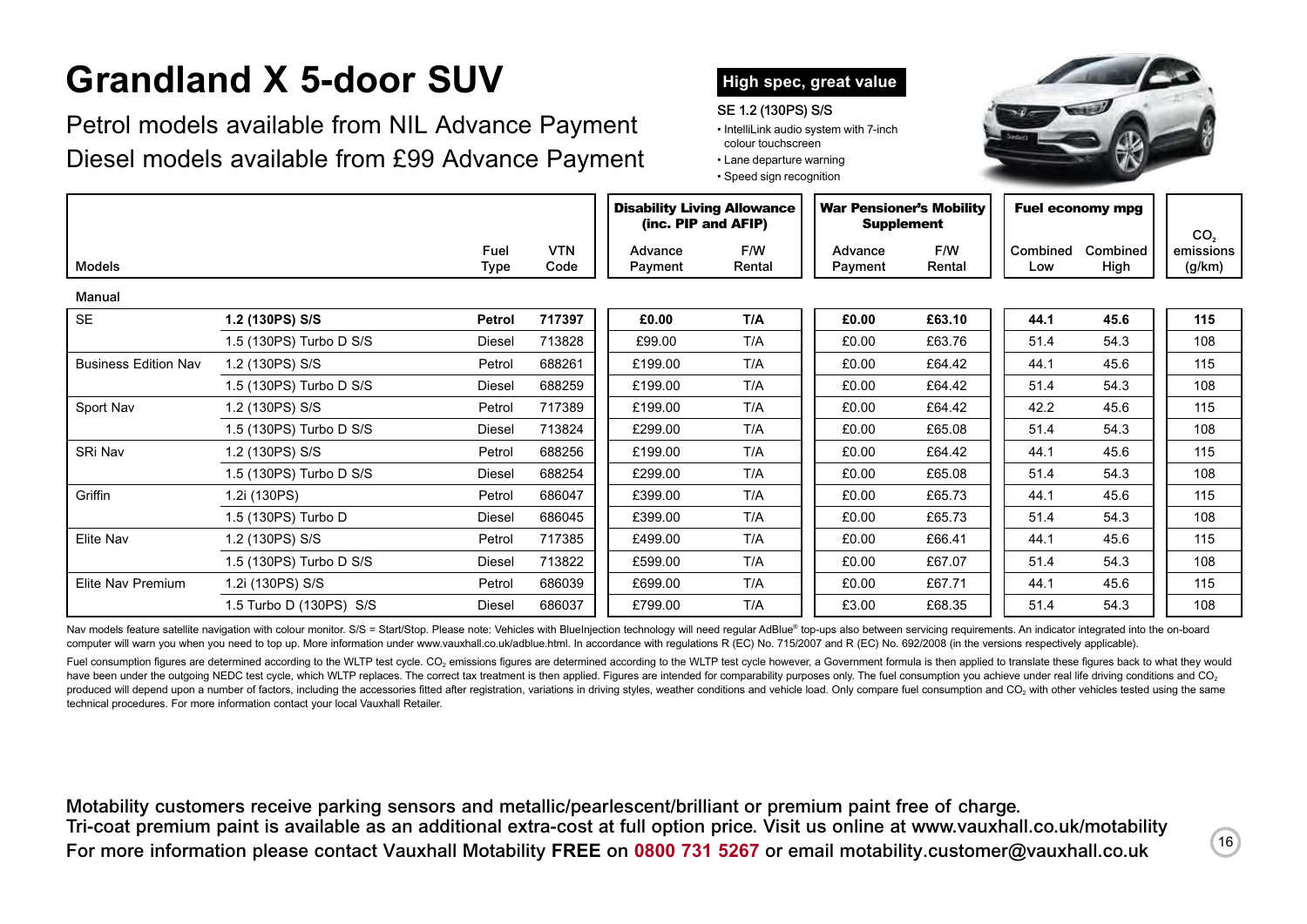# **Grandland X 5-door SUV**

Automatic models available from £299 Advance Payment



17

|                             |                         |              |                    | <b>Disability Living Allowance</b><br>(inc. PIP and AFIP) |               | <b>War Pensioner's Mobility</b><br><b>Supplement</b> |               |                 | <b>Fuel economy mpg</b> | CO <sub>2</sub>     |
|-----------------------------|-------------------------|--------------|--------------------|-----------------------------------------------------------|---------------|------------------------------------------------------|---------------|-----------------|-------------------------|---------------------|
| Models                      |                         | Fuel<br>Type | <b>VTN</b><br>Code | Advance<br>Payment                                        | F/W<br>Rental | Advance<br>Payment                                   | F/W<br>Rental | Combined<br>Low | Combined<br>High        | emissions<br>(g/km) |
| Automatic                   |                         |              |                    |                                                           |               |                                                      |               |                 |                         |                     |
| <b>SE</b>                   | 1.2 (130PS) S/S         | Petrol       | 708533             | £299.00                                                   | T/A           | £0.00                                                | £65.08        | 42.2            | 42.8                    | 112                 |
|                             | 1.5 (130PS) Turbo D S/S | Diesel       | 688249             | £899.00                                                   | T/A           | £105.00                                              | £68.35        | 53.3            | 54.3                    | 108                 |
|                             | 1.5 (130PS) Turbo D S/S | Diesel       | 708726             | £899.00                                                   | T/A           | £105.00                                              | £68.35        | 44.8            | 54.3                    | 111                 |
| <b>Business Edition Nav</b> | 1.2 (130PS) S/S         | Petrol       | 688260             | £499.00                                                   | T/A           | £0.00                                                | £66.41        | 42.2            | 42.8                    | 112                 |
|                             | 1.5 (130PS) Turbo D S/S | Diesel       | 688258             | £1249.00                                                  | T/A           | £135.00                                              | T/A           | 53.3            | 54.3                    | 108                 |
| Sport Nav                   | 1.2 (130PS) S/S         | Petrol       | 708531             | £499.00                                                   | T/A           | £0.00                                                | £66.41        | 40.4            | 42.8                    | 112                 |
|                             | 1.5 (130PS) Turbo D S/S | Diesel       | 708724             | £1299.00                                                  | T/A           | £185.00                                              | T/A           | 44.8            | 54.3                    | 113                 |
| SRi Nav                     | 1.2 (130PS) S/S         | Petrol       | 688255             | £499.00                                                   | T/A           | £0.00                                                | £66.41        | 42.2            | 42.8                    | 112                 |
|                             | 1.5 (130PS) Turbo D S/S | Diesel       | 688253             | £1299.00                                                  | T/A           | £185.00                                              | T/A           | 53.3            | 54.3                    | 108                 |
| Griffin                     | 1.2i (130PS)            | Petrol       | 686046             | £849.00                                                   | T/A           | £53.00                                               | £68.35        | 42.2            | 42.8                    | 112                 |
|                             | 1.5 (130PS) Turbo D     | Diesel       | 686044             | £1649.00                                                  | T/A           | £536.00                                              | T/A           | 53.3            | 54.3                    | 108                 |
| Elite Nav                   | 1.2 (130PS) S/S         | Petrol       | 708530             | £599.00                                                   | T/A           | £0.00                                                | £67.07        | 42.2            | 42.8                    | 112                 |
|                             | 1.5 (130PS) Turbo D S/S | Diesel       | 688250             | £1699.00                                                  | T/A           | £585.00                                              | T/A           | 53.3            | 54.3                    | 108                 |
| Elite Nav Premium           | 1.2i (130PS) S/S        | Petrol       | 686038             | £849.00                                                   | T/A           | £53.00                                               | £68.35        | 42.2            | 42.8                    | 112                 |
|                             | 1.5 Turbo D (130PS) S/S | Diesel       | 686036             | £1949.00                                                  | T/A           | £832.00                                              | T/A           | 53.3            | 54.3                    | 108                 |

Nav models feature satellite navigation with colour monitor. S/S = Start/Stop. Please note: Vehicles with BlueInjection technology will need regular AdBlue® top-ups also between servicing requirements. An indicator integra computer will warn you when you need to top up. More information under www.vauxhall.co.uk/adblue.html. In accordance with regulations R (EC) No. 715/2007 and R (EC) No. 692/2008 (in the versions respectively applicable).

Fuel consumption figures are determined according to the WLTP test cycle. CO<sub>2</sub> emissions figures are determined according to the WLTP test cycle however, a Government formula is then applied to translate these figures bac have been under the outgoing NEDC test cycle, which WLTP replaces. The correct tax treatment is then applied. Figures are intended for comparability purposes only. The fuel consumption you achieve under real life driving c produced will depend upon a number of factors, including the accessories fitted after registration, variations in driving styles, weather conditions and vehicle load. Only compare fuel consumption and CO<sub>2</sub> with other vehi technical procedures. For more information contact your local Vauxhall Retailer.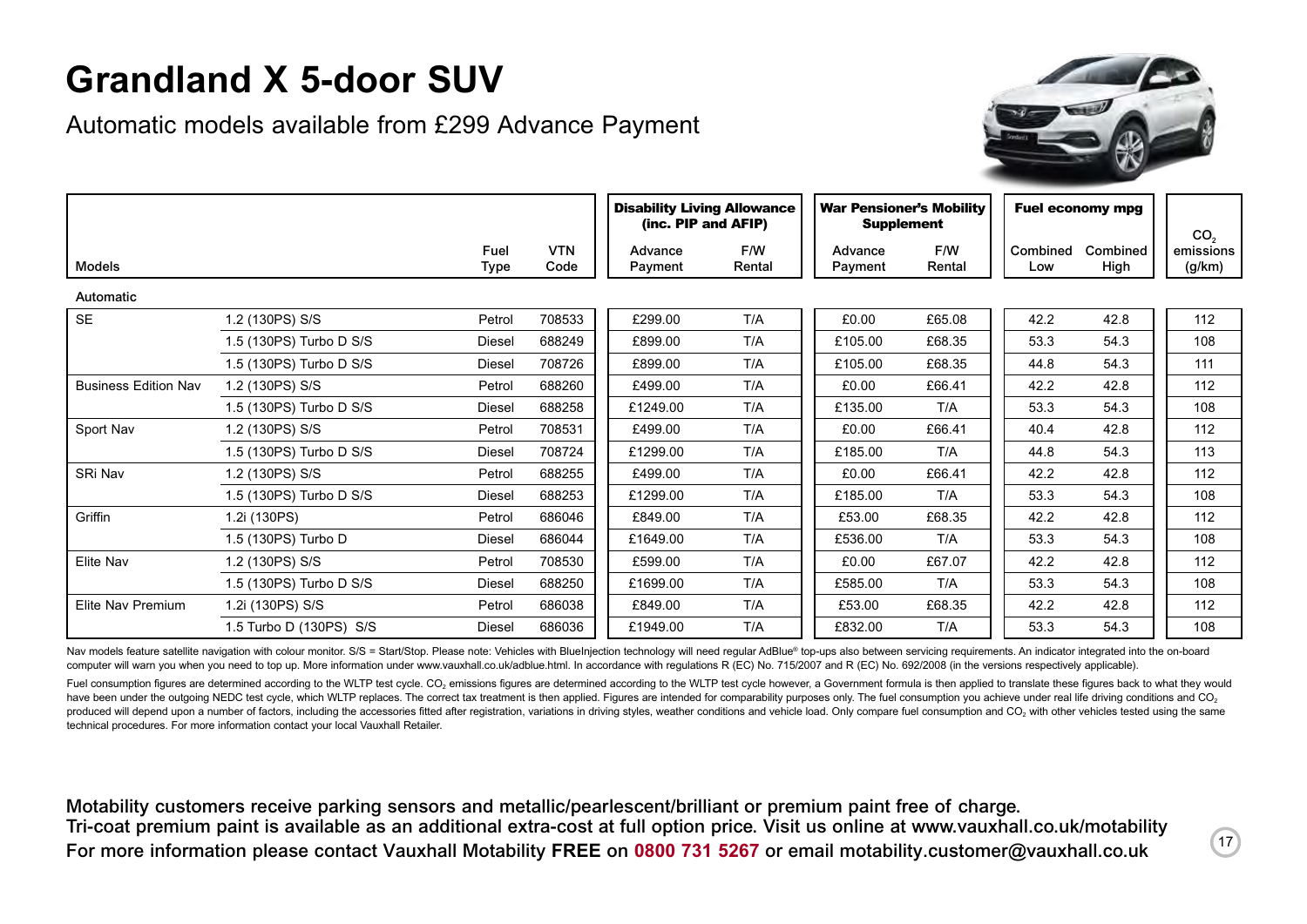# **New Combo Life**

5-seater available from NIL Advance Payment 7-seater available from £99 Advance Payment

#### **High spec, great value**

Energy 7-seater 1.5 (100PS) Turbo D S/S

• 7 seats – two removable third-row seats

• Wide driver doorway and rear sliding doors



18

|               |                                  |               |                    |                    | <b>Disability Living Allowance</b><br>(inc. PIP and AFIP) |                    | <b>War Pensioner's Mobility</b><br><b>Supplement</b> |                 | <b>Fuel economy mpg</b> |                                        |
|---------------|----------------------------------|---------------|--------------------|--------------------|-----------------------------------------------------------|--------------------|------------------------------------------------------|-----------------|-------------------------|----------------------------------------|
| <b>Models</b> |                                  | Fuel<br>Type  | <b>VTN</b><br>Code | Advance<br>Payment | F/W<br>Rental                                             | Advance<br>Payment | F/W<br>Rental                                        | Combined<br>Low | Combined<br>High        | CO <sub>2</sub><br>emissions<br>(g/km) |
| Manual        |                                  |               |                    |                    |                                                           |                    |                                                      |                 |                         |                                        |
| Design        | 5-seater 1.5 (100PS) S/S         | Petrol        | 712057             | £0.00              | T/A                                                       | £0.00              | £63.10                                               | 42.2            | 50.8                    | 107                                    |
| Energy        | 5-seater 1.2 (110PS) Turbo S/S   | Petrol        | 712606             | £49.00             | T/A                                                       | £0.00              | £63.43                                               | 37.5            | 42.4                    | 122                                    |
|               | 5-seater 1.5 (100PS) Turbo D S/S | <b>Diesel</b> | 712609             | £0.00              | T/A                                                       | £0.00              | £63.10                                               | 42.2            | 50.8                    | 107                                    |
|               | 5-seater 1.5 (130PS) Turbo D S/S | Diesel        | 712608             | £0.00              | T/A                                                       | £0.00              | £63.10                                               | 44.8            | 50.9                    | 111                                    |
|               | 7-seater 1.2 (110PS) Turbo S/S   | Petrol        | 712595             | £99.00             | T/A                                                       | £0.00              | £63.76                                               | 37.5            | 42.4                    | 123                                    |
|               | 7-seater 1.5 (100PS) Turbo D S/S | Diesel        | 712601             | £99.00             | T/A                                                       | £0.00              | £63.76                                               | 42.2            | 50.8                    | 110                                    |
| Energy XL     | 5-seater 1.2 (110PS) Turbo S/S   | Petrol        | 712604             | £849.00            | T/A                                                       | £55.00             | £68.35                                               | 37.5            | 42.4                    | 122                                    |
|               | 5-seater 1.5 (100PS) Turbo D S/S | Diesel        | 712605             | £749.00            | T/A                                                       | £46.00             | £67.75                                               | 42.2            | 50.8                    | 110                                    |
|               | 7-seater 1.2 (110PS) Turbo S/S   | Petrol        | 689263             | £899.00            | T/A                                                       | £105.00            | £68.35                                               | 37.5            | 42.4                    | 125                                    |
|               | 7-seater 1.5 (100PS) Turbo D S/S | <b>Diesel</b> | 712592             | £849.00            | T/A                                                       | £55.00             | £68.35                                               | 42.2            | 50.8                    | 115                                    |

S/S = Start/Stop. Please note: Vehicles with BlueInjection technology will need regular AdBlue® top-ups also between servicing requirements. An indicator integrated into the on-board computer will warn you when you need to information under www.vauxhall.co.uk/adblue.html. In accordance with regulations R (EC) No. 715/2007 and R (EC) No. 692/2008 (in the versions respectively applicable).

Fuel consumption figures are determined according to the WLTP test cycle. CO<sub>2</sub> emissions figures are determined according to the WLTP test cycle however, a Government formula is then applied to translate these figures bac have been under the outgoing NEDC test cycle, which WLTP replaces. The correct tax treatment is then applied. Figures are intended for comparability purposes only. The fuel consumption you achieve under real life driving c produced will depend upon a number of factors, including the accessories fitted after registration, variations in driving styles, weather conditions and vehicle load. Only compare fuel consumption and CO<sub>2</sub> with other vehi technical procedures. For more information contact your local Vauxhall Retailer.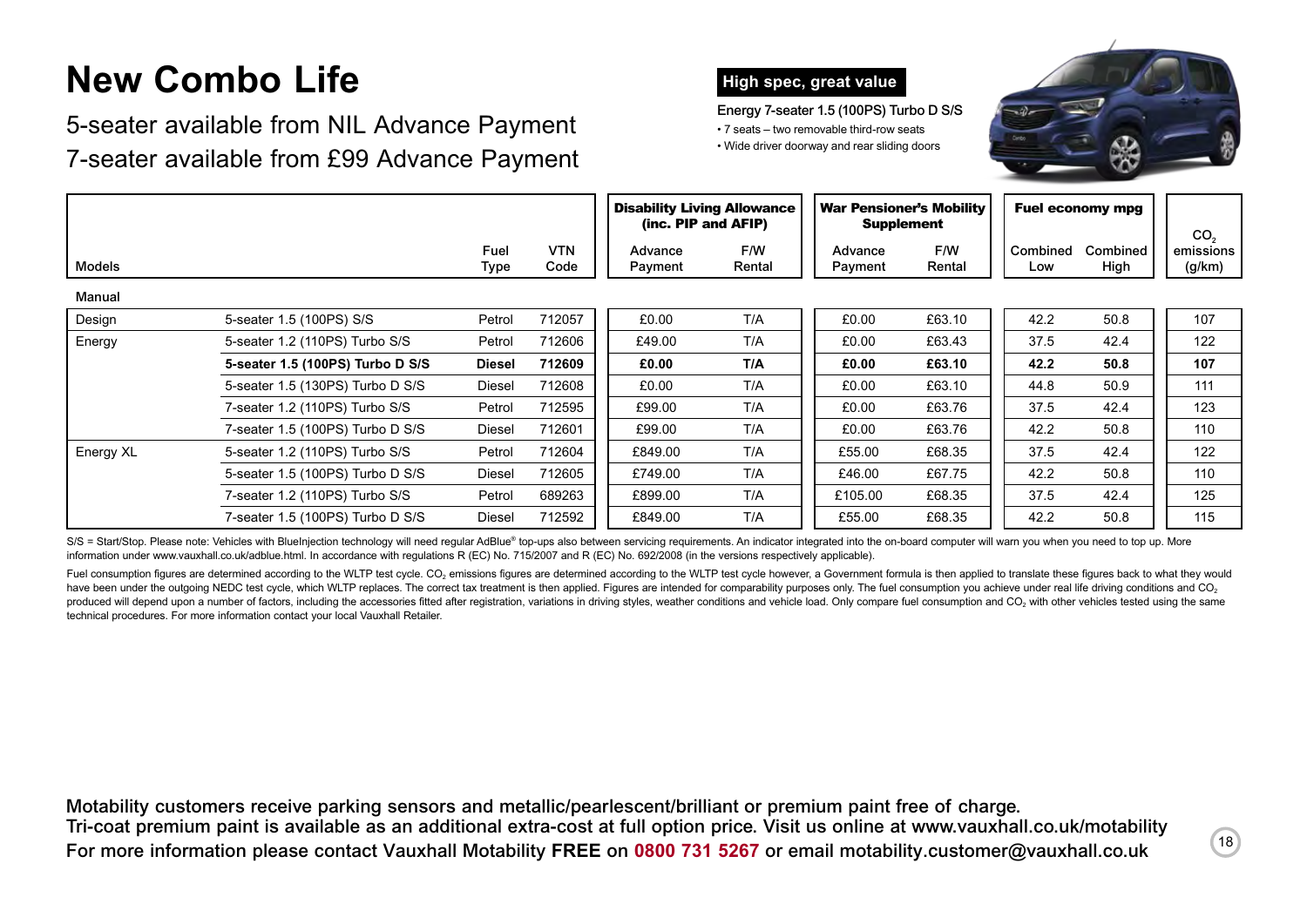# **New Combo Life**

5-seater automatic models available from £299 Advance Payment 7-seater automatic models available from £349 Advance Payment

### **High spec, great value**

Energy 5-seater 1.2 (130PS) Turbo S/S auto

• 7 seats – two removable third-row seats

• Wide driver doorway and rear sliding doors



19

|           |                                  |               |                    | <b>Disability Living Allowance</b><br>(inc. PIP and AFIP) |               |                    | <b>War Pensioner's Mobility</b><br><b>Supplement</b> | <b>Fuel economy mpg</b> |                  |                                        |
|-----------|----------------------------------|---------------|--------------------|-----------------------------------------------------------|---------------|--------------------|------------------------------------------------------|-------------------------|------------------|----------------------------------------|
| Models    |                                  | Fuel<br>Type  | <b>VTN</b><br>Code | Advance<br>Payment                                        | F/W<br>Rental | Advance<br>Payment | F/W<br>Rental                                        | Combined<br>Low         | Combined<br>High | CO <sub>2</sub><br>emissions<br>(g/km) |
| Automatic |                                  |               |                    |                                                           |               |                    |                                                      |                         |                  |                                        |
| Energy    | 5-seater 1.2 (130PS) Turbo S/S   | Petrol        | 687834             | £299.00                                                   | T/A           | £0.00              | £65.08                                               | tbc                     | tbc              | 119                                    |
|           | 5-seater 1.5 (130PS) Turbo D S/S | <b>Diesel</b> | 712607             | £499.00                                                   | T/A           | £0.00              | £66.41                                               | 45.2                    | 50.7             | 106                                    |
|           | 7-seater 1.2 (130PS) Turbo S/S   | Petrol        | 687833             | £349.00                                                   | T/A           | £0.00              | £65.41                                               | tbc                     | tbc              | 122                                    |
| Elite     | 5-seater 1.2 (130PS) Turbo S/S   | Petrol        | 687831             | £849.00                                                   | T/A           | £55.00             | £68.35                                               | tbc                     | tbc              | 119                                    |
|           | 5-seater 1.5 (130PS) Turbo D S/S | <b>Diesel</b> | 687832             | £1199.00                                                  | T/A           | £85.00             | T/A                                                  | 45.2                    | 50.7             | 106                                    |
|           | 7-seater 1.2 (130PS) Turbo S/S   | Petrol        | 687811             | £899.00                                                   | T/A           | £105.00            | £68.35                                               | tbc                     | tbc              | 122                                    |
|           | 7-seater 1.5 (130PS) Turbo D S/S | <b>Diesel</b> | 687810             | £1149.00                                                  | T/A           | £35.00             | T/A                                                  | 45.2                    | 50.7             | 112                                    |
| Elite XL  | 7-seater 1.5 (130PS) Turbo D S/S | <b>Diesel</b> | 687828             | £2099.00                                                  | T/A           | £985.00            | T/A                                                  | 45.2                    | 50.7             | 112                                    |

S/S = Start/Stop. Please note: Vehicles with BlueInjection technology will need regular AdBlue® top-ups also between servicing requirements. An indicator integrated into the on-board computer will warn you when you need to information under www.vauxhall.co.uk/adblue.html. In accordance with regulations R (EC) No. 715/2007 and R (EC) No. 692/2008 (in the versions respectively applicable).

Fuel consumption figures are determined according to the WLTP test cycle. CO<sub>2</sub> emissions figures are determined according to the WLTP test cycle however, a Government formula is then applied to translate these figures bac have been under the outgoing NEDC test cycle, which WLTP replaces. The correct tax treatment is then applied. Figures are intended for comparability purposes only. The fuel consumption you achieve under real life driving c produced will depend upon a number of factors, including the accessories fitted after registration, variations in driving styles, weather conditions and vehicle load. Only compare fuel consumption and CO<sub>2</sub> with other vehi technical procedures. For more information contact your local Vauxhall Retailer.